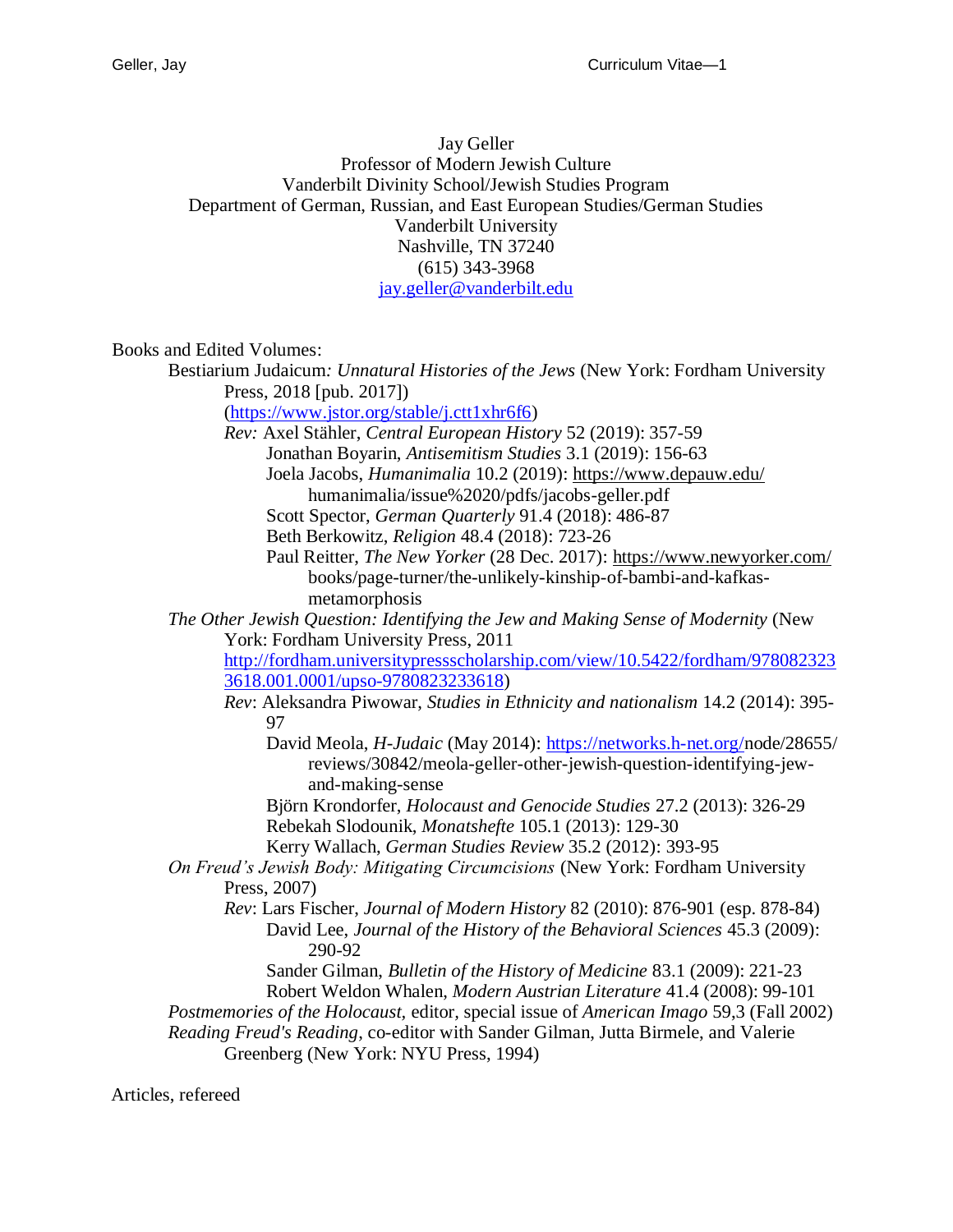- "'A horse is a horse, of course, of course,' or Some Nagging Suspicions about Some Jewish Writers," *Prooftexts* 37, 2 (2018): 215-42.
- "Germans Jews Dogged by Destiny: Werewolves and Other Were-Canids in the Works of Heinrich Heine and Curt Siodmak," *Nexus* 3 (2017): 145-70.
- "'The Elephant and the Jewish Question': An Old Joke Meets New Theory," *Critical Research on Religion* 2, 2 (2014): 174-77.
- "Table Dancing in an Opium Den: Marx Conjuring Criticism out of 'Criticism of Religion'," *Method and Theory in the Study of Religion* 26,1 (2014): 3-21.
- "Gifting the Other; or Why Are Nineteenth-Century German Bourgeois Men Acting Like Trobriand Islanders?" *Critical Research on Religion* 1, 3 (2013): 293-307.
- "Leaping Lizards Max: Kafka Asks Brod Asks Kraus Asks Heine a Jewish Question: and Not Judith Butler's," *transversal* 12.1-2 (2011): 75-82.
- "*Eidola* or *Eidechsen*? Kafka Asks Brod Asks Kraus Asks Heine a Jewish Question," *Journal of the Kafka Society of America* 33/34 (2009-10; pub. 2011): 8-18.
- "'A State within a State': Freud's Disavowal of Anti-Semitism," *Clio's Psyche* 17, 3 (December 2010): 205-9.
- "Of Snips … and Puppy Dog Tails: Freud's Sublimation of *Judentum*," *American Imago* 66, 2 (2009): 169-84.
- "Not a *Geist* of a Chance: Laying to Rest an 'Unlaid Ghost'?" *Germanic Review* 83 (2008): 42-55.
- "*Atheist* Jew or Atheist *Jew*: Freud's Jewish Question and Ours," *Modern Judaism* 26 (Feb. 2006): 1-14.
- "Spinoza's Election of the Jews: The Problem of Jewish Persistence," *Jewish Social Studies* 12 (2005): 39-63.
- "*En Jeu*: Lincoln Logs or Pick-Up Sticks," *Method and Theory in the Study of Religion* 17, 1 (2005): 17-26.
- "The Psychopathology of Everyday Vienna: Psychoanalysis and Freud's Familiars," *The International Journal of Psychoanalysis* 85, 5 (2004): 1-14.
- "Der Fall Wilkomirski: *Fragments* or Figments," *American Imago* 59, 3 (2002): 343-65.
- "The Rites of Responsibility: The Cinematic Rhetoric of Claude Lanzmann's *Shoah* (1985)," *Film and History* 32 (2002): 30-37.
- "Some More Additional 'Day Residues': The First Review of *Studien über Hysterie*, Ilona Weiss, and the Dream of Irma's Injection," *Psychoanalysis and History* 2, 1 (2000): 61-75.
- "The *Godfather* of Psychoanalysis: Circumcision, Antisemitism, Homosexuality, and Freud's 'Fighting Jew'," *Journal of the American Academy of Religion* 67, 2 (1999): 355-85.
- "Le péché contre le sang: la syphilis et la construction de l'identité juive," *Revue germanique internationale* 5 (1996): 141-64.
- "*Judenzopf*/*Chinesenzopf*: Of Jews and Queues, " *positions* 2,3 (1995): 500-37 [=*Modern Sex* (Durham, NC: Duke University Press, 1995)]
- "The Conventional Lies and Paradoxes of Jewish Assimilation: Max Nordau's Pre-Zionist Answer to the Jewish Question," *Jewish Social Studies*, n.s., 1, 3 (1995): 129-60.
- "Of Mice and Mensa: Antisemitism and the Jewish Genius," *Centennial Review* 38 (1994): 361-85.
- "A Paleontological View of Freud's Study of Religion: Unearthing the *Leitfossil* Circumcision," *Modern Judaism* 13 (1993): 49-70.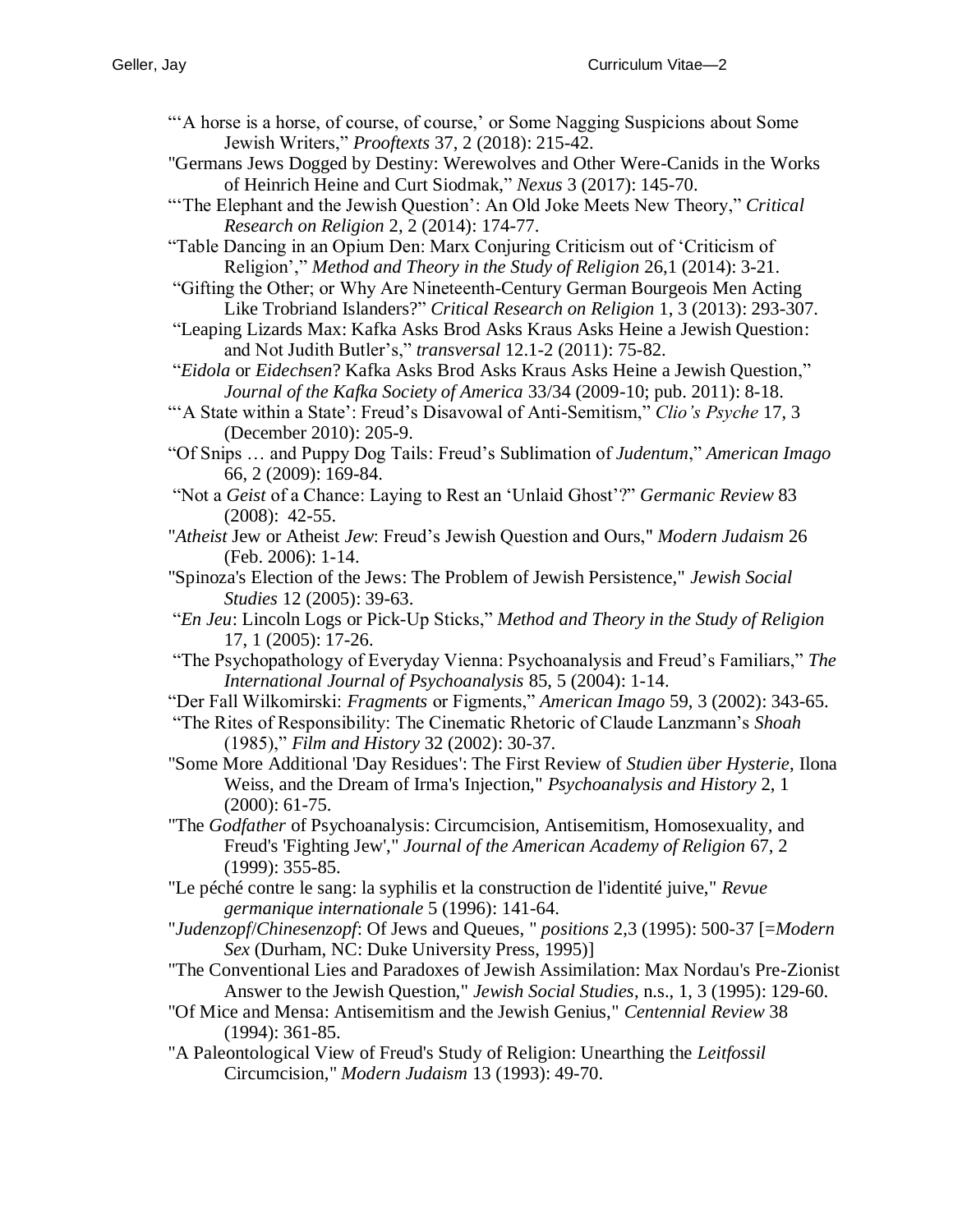"'A *glance* at the nose': Freud's Inscription of Jewish Difference," *American Imago* 49, 4 (1992): 427-44.

"Hegel's Self-Conscious Woman," *Modern Language Quarterly* 53, 2 (1992): 173-99.

"Blood Sin: Syphilis and the Construction of Jewish Identity," *Fault Line* 1 (1992): 21- 48.

"The Unmanning of the Wandering Jew," *American Imago* 49, 2 (1992): 227-62.

#### Articles/Book Chapters/Web Fora

- "Long Contact with *Significations*," in *With this Root about My Person: Charles H. Long and New Directions in the Study of Religion*, ed. David Carrasco and Jennifer Reid (University of New Mexico Press, 2020).
- "'Der Volf' or the Jew as Out(side of the)law," in *Monsters and Monstrosity in Jewish History: From the Middle Ages to Modernity*, ed. Iris Idelson-Shein and Christian Wiese (London/New York: Bloomsbury, 2019), 251-64.
- "The Jewish *Animot*: Of Jews As Animals," in *Jews and the Ends of Theory*, ed. Shai Ginsburg, Martin Land, and Jonathan Boyarin (New York: Fordham University Press, 2018), 142-63.
- "Feuerbach on Religion," in *Religion, Theory, Critique: Classic and Contemporary Approaches and Methodologies*, ed. Richard King (New York: Columbia University Press, 2017), 105-12.
- "Fetish/Fetishism/Fetishization," in *Vocabulary for the Study of Religion*, *Volume 2: F– O*, ed. Robert Segal and Kocku von Stuckrad. (Leiden: Brill, 2015), 18-20.
- "Kafka's 'Schakale und Araber' and the Question of Genre: 'Gleichnis,' 'Tiergeschichte,' or 'dialektisches Bild'?" in *Orientalism, Gender, and the Jews. Literary and Artistic Transformations of European National Discourses*, ed. Ulrike Brunotte, Anna-Dorothea Ludewig, and Axel Stähler. (Berlin: Walter de Gruyter, 2015), 124-36.
- "Sigmund Freud," in *Encyclopedia of the Bible and Its Reception*, ed. Dale C. Allison, Jr. et al., Vol. 9 (Berlin: Walter de Gruyter, 2014): cols. 706-9.
- "On Eliza Slavet's 'Freud's Theory of Jewishness,'" Religion and Culture Web Forum, <http://divinity.uchicago.edu/martycenter/publications/webforum/> (November 2011).
- "The Queerest Cut of All: Freud, Beschneidung, Homosexualität und maskulines Judentum," in *Männlichkeit und Moderne. Geschlecht in den Wissenskultur um 1900*, ed. Ulrike Brunotte and Rainer Herrns (Bielefeld: transcript Verlag, 2008), 157-72.
- "Hairy Heine, or the Braiding of Gender and Ethnic Difference," in *Body Parts: Critical Explorations in Corporeality*, ed. Christopher E. Forth and Ivan Crozier (London: Rowman and Littlefield, Lexington Books, 2005), 105-22.
- "It's 'Alimentary': Feuerbach, and the Dietetics of Antisemitism." in *Cultures of the Abdomen: Diet, Digestion and Fat in the Modern World*, ed. Christopher E. Forth and Ana Carden-Coyne (London: Palgrave, 2005), 127-45.
- "Fetishism," *Encyclopedia of Religion*, 2d ed. (New York: Macmillan, 2005), 3042-47.
- "Freud, Blüher, and the *Secessio Inversa*: *Männerbünde*, Homosexuality, and Freud's Theory of Cultural Formation," in *Queer Theory and the Jewish Question*, ed. Daniel Boyarin, Daniel Itzkovitz, and Anne Pelligrini (New York: Columbia University Press, 2003), 90-120.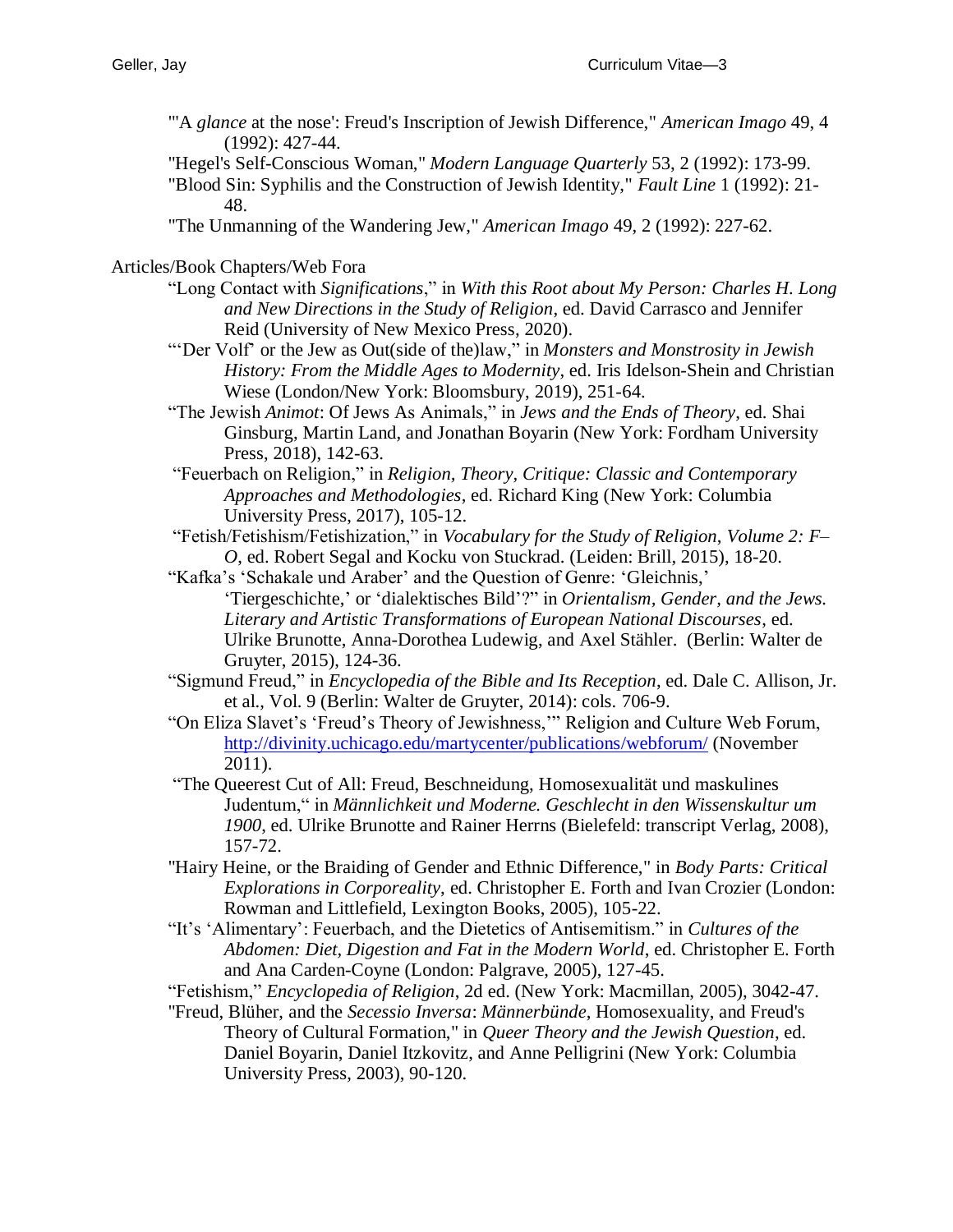- "Freud and/as a Jew in the Multicultural University," in *Teaching Freud in Religious Studies*, ed. Diane Jonte-Pace (New York: Oxford University Press [for The American Academy of Religion], 2003), 34-45.
- "Preface," *American Imago* 59, 3 (2002): 249-52.
- "Teaching Film in the Holocaust Curriculum," in *The Holocaust and Other Genocides: A Curriculum for Tennessee Secondary Schools*, ed. Helmut Smith (Nashville: Vanderbilt University Press, 2002), 137-46.
- "Teaching about Language and the Holocaust," in *The Holocaust and Other Genocides: A Curriculum for Tennessee Secondary Schools*, ed. Helmut Smith (Nashville: Vanderbilt University Press, 2002), 93-99.
- "Sigmund Freud und die Religion: Überlegungen zum Verhältnis von psychoanalytischem Denken und jüdischem Glauben," in *Allgemeine Jüdische Wochenzeitung* 24 (22 November 2001): 7.
- "Film and the Teaching of the Holocaust," in "Spotlight on Teaching," *Religious Studies News. AAR Edition.* 15 (Fall, 2000): 5-6.
- "Trauma," in *A Handbook for Postmodern Biblical Interpretation*, ed. A.K.M. Adam (St. Louis: Chalice Press, 2000), 261-67.
- "Circumcision and Jewish Women's Identity: Rahel Levin Varnhagen's Failed Assimilation," in *Judaism Since Gender*, ed. Laura Levitt and Miriam Peskowitz (New York: Routledge,1997), 174-87. [Reprinted in *Nineteenth-Century Literature Criticism*, ed. Lynn M. Zott (Detroit, New York, et al.: Gale, 2004)]
- "Un avenir sans Juifs. Les écrits prézionists du jeune Nordau," in *Max Nordau (1849- 1923): Critique de la dégénérescence, médiateur franco-allemand, père fondateur du sionisme*, ed. Delphine Bechtel, Dominique Bourel, and Jacques Le Rider (Paris: Éditions du Cerf, 1996), 225-43.
- "The Aromatics of Jewish Difference: Or, Benjamin's Allegory of Aura," in *Jews and Other Differences*, ed. Daniel and Jonathan Boyarin (Minneapolis: University of Minnesota Press,1996), 203-56.
- "Freud v. Freud: Freud's Readings of the *Denkwürdigkeiten eines Nervenkranken*," in *Reading Freud's Reading*, ed. Gilman et al., 180-210.
- "(G)nos(e)ology: The Cultural Construction of the Other," in *The People of the Body*, ed. Howard Eilberg-Schwartz (Albany: SUNY Press, 1992), 243-82.
- "Hegel, Schlegel, and the Sexual Division of Labor," *Papers of the [American Academy of Religion] Nineteenth Century Theology Working Group* 12 (1986): 54-70.

# Review Essays:

- "Identifying 'someone who is himself one of them': Recent Studies of Freud's Jewish Identity" (rev. of, *inter alia*, Emanuel Rice, Freud and Moses; Yosef Hayim Yerushalmi, Freud's Moses; Jacques Derrida, Mal d'archive, Daniel Boyarin, Unheroic Conduct, Sander L. Gilman, Freud, Race, and Gender and The Case of Sigmund Freud), *Religious Studies Review* 23, 4 (1997): 323-31.
- "Idols, Fetishes, Foreskins: The Other of Religion" (rev. of Moshe Halbertal and Avishai Margalit, Idolatry; Emily Apter and William Pietz [eds.], Fetishism as Cultural Discourse; Geoffrey Bennington and Jacques Derrida, Jacques Derrida), *Religion* 27 (1997): 117-22.
- "Tolerating Prejudice" (rev. of Nancy Harrowitz [ed.], Tainted Greatness: Antisemitism and Cultural Heroes) *Annals of Scholarship* 11, 4 (1996): 389-404.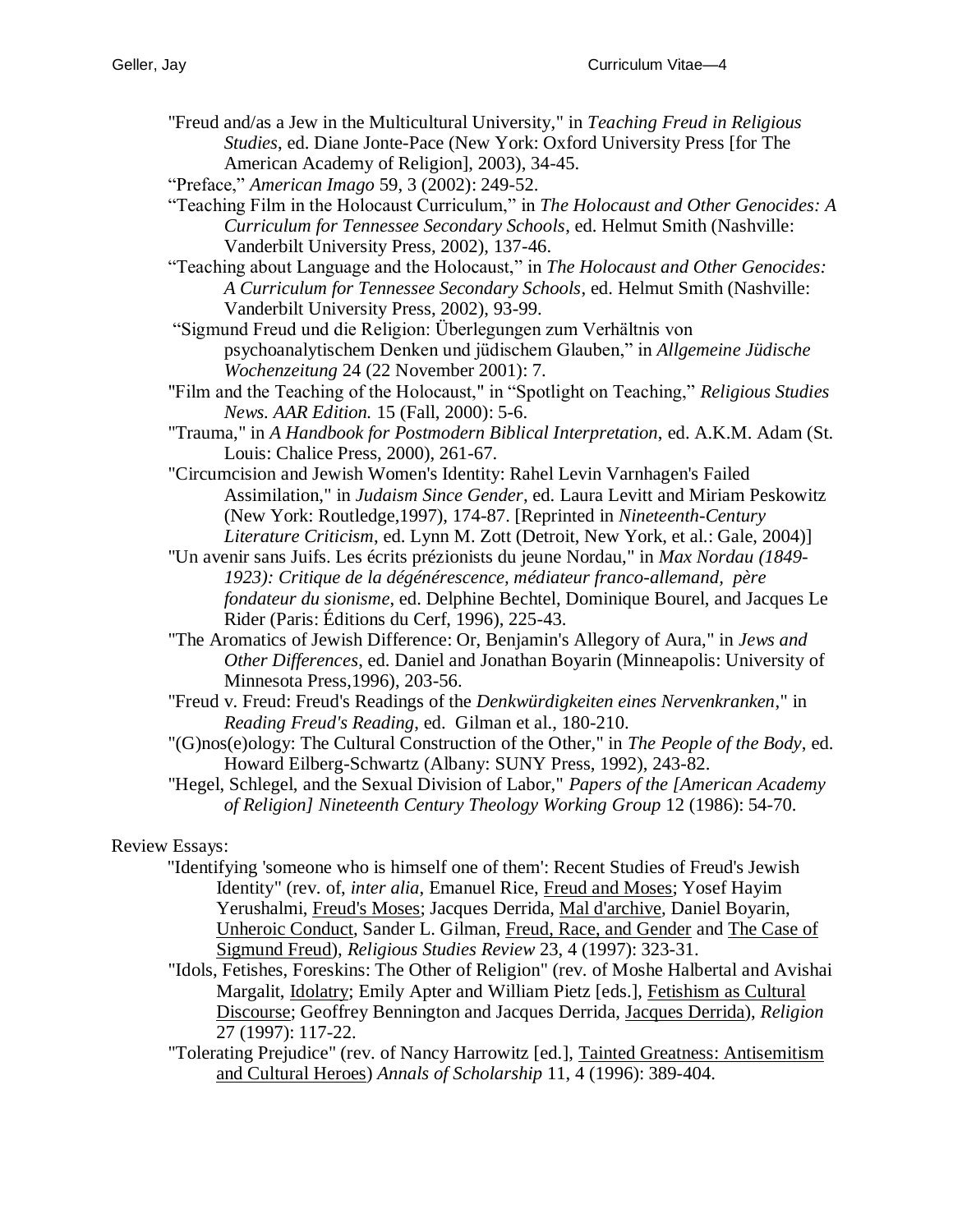Reviews:

- Eric Kurlander, Hitler's Monsters: A Supernatural History of the Third Reich, *Central European History* 51.2 (2018): 325-27.
- Simone Lässig and Miriam Rürup, eds., Space and Spatiality in Modern German-Jewish History, *German Studies Review* 41.3 (2018): 654-56.
- Frank F. Scherer, The Freudian Orient: Early Psychoanalysis, Anti-Semitic Challenge and the Vicissitudes of Orientalist Discourse, *German Quarterly* 89, 3 (2016): 386-88.
- Willi Goetschel, The Discipline of Philosophy and the Invention of Modern Jewish Thought, *Philosophy East and West* 65, 3 (2015): 976-78.
- David Patterson, Genocide in Jewish Thought, *Holocaust and Genocide Studies* 28, 2 (2014): 350-53.
- Daniel B. Schwartz, The First Modern Jew. Spinoza and the History of an Image, *Shofar* 32, 1 (2013): 137-39.
- Peter Hayes and John K. Roth, eds., The Oxford Handbook of Holocaust Studies, *Journal of Religion* 92 (Jan. 2012): 147-49.
- Jehuda Reinharz and Yaacov Shavit, Glorious, Accursed Europe. A Study in Jewish Ambivalence, *German Studies Review* 34, 2 (2011): 471-72.
- Anders Gerdmar, Roots of Theological Anti-Semitism. German Biblical Interpretation from Herder and Semler to Kittel and Bultmann, *Catholic Biblical Quarterly* 73 (2011): 159-61.
- Michael L. Morgan and Benjamin Pollock, eds., The Philosopher as Witness. Fackenheim and Responses to the Holocaust, *Journal of Ecumenical Studies* 45 (2010): 304.
- Alison Rose, Jewish Women in Fin de Siècle Vienna, *East European Jewish Affairs* 39 (2009): 404-7.
- Dana Hollander, Exemplarity and Chosenness: Rosenzweig and Derrida on the Nation of Philosophy, H-German, H-Net Reviews (March 2009).
- Thomas A. Idinopulos, Betrayal of Spirit: Jew-Hatred, the Holocaust, and Christianity, *Journal of Ecumenical Studies* 43, 4 (2008): 622-623.
- Steven Beller, Antisemitism. A Very Short Introduction, *Modern Austrian Literature* 41, 4 (2008): 117-19.
- Robin Judd, Contested Rituals*, Holocaust and Genocide Studies* 22, 3 (2008): 529-31.
- Mark Edmundson, The Death of Sigmund Freud, *Journal of Religion* 88, 3 (2008): 436- 37.
- Otto Weininger, Sex and Character, *Religious Studies Review* 34, 1 (2008): 34.
- Marion Kaplan and Beate Meyer (eds.), Jüdische Welten; and Emily D. Bilski and Emily Braun et al., Jewish Women and Their Salons, H-German (October 2006).
- Oren Baruch Stier, Committed to Memory, *Biography* 27 (2004): 654-57.
- Richard J. Bernstein, Freud and the Legacy of Moses, *Religious Studies Review* 25 (1999): 379.
- Carol Delaney, Abraham on Trial: The Social Legacy of Biblical Myth*, Religious Studies Review* 25 (1999): 379.
- Moshe Gresser, Dual Allegiance: Freud as a Modern Jew, *Journal of Religion* 38 (1996): 510-12.
- Jim Obelkevich, Lyndal Roper, and Raphael Samuel (eds.), Disciplines of Faith: Studies in Religion, Politics and Patriarchy, *Critical Review of Books* 2 (1989): 478-80.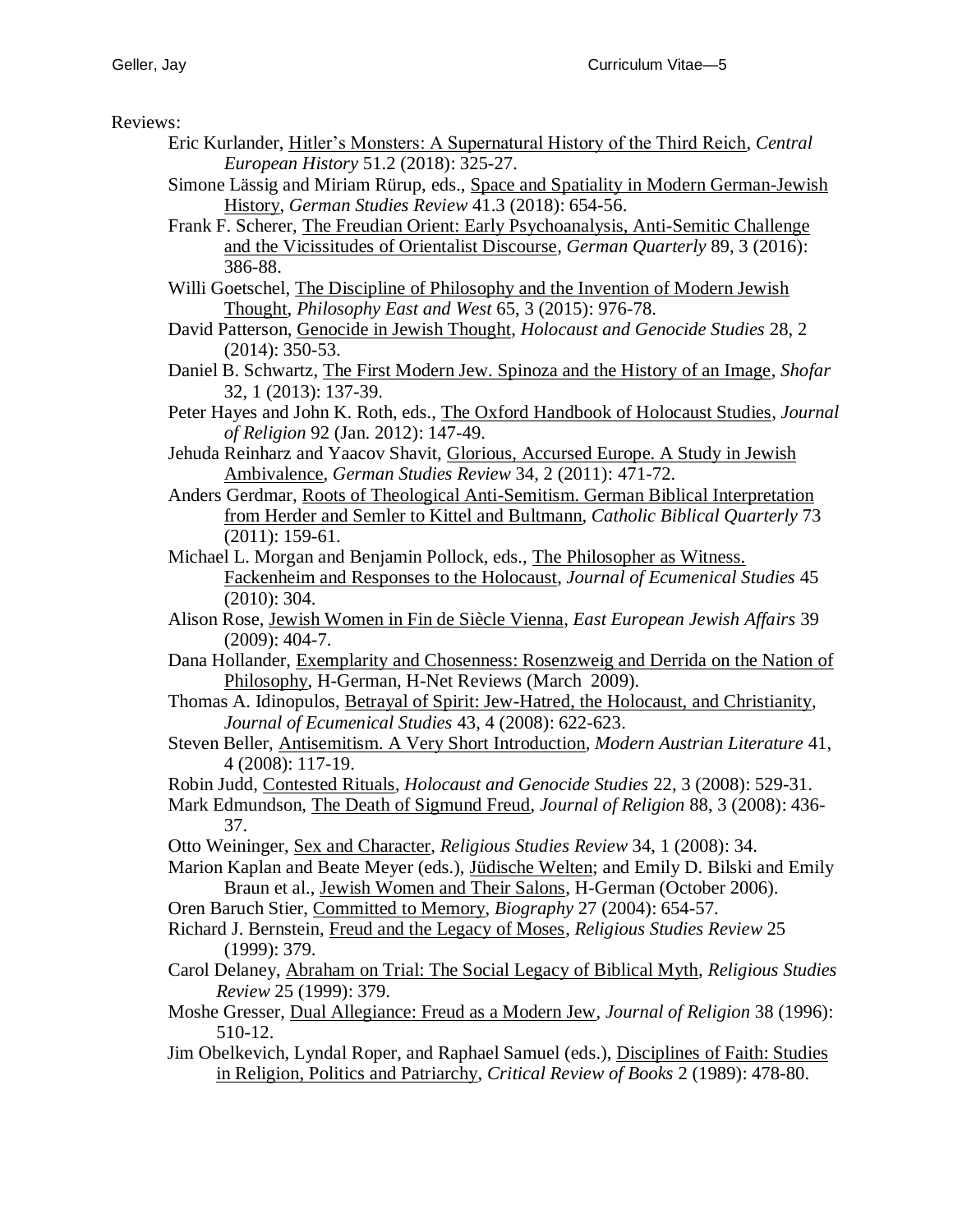Marilyn Chapin Massey, Feminine Soul, *Journal of the American Academy of Religion* 54, 4 (1986): 785-86.

Honors/Awards/Fellowships:

Visiting Fellow, Centre for the Study of Jewish-Christian Relations (Woolf Institute, Cambridge, U.K., 2011)

ATS Research Grant (2007-8)

Fulbright/Sigmund Freud Society Visiting Scholar of Psychoanalysis (Vienna 2001)

- Faculty Fellow, Holocaust, Genocide, and the Teaching of Ethical Values Seminar,
	- Robert Penn Warren Center for the Humanities, Vanderbilt University (1999-2000)
- Faculty Fellow: Robert Penn Warren Center for the Humanities, Vanderbilt University (1995-96)
- External Fellow: Center for the Critical Analysis of Contemporary Culture, Rutgers University, New Brunswick, NJ (1990-91)
- American Council of Learned Societies Senior Fellowship (1989-90)
- Deutscher Akademischer Austauschdienst (1981-82)
- Duke University Tuition Fellowship (Duke, 1980-81)
- James B. Duke Fellowship (Duke, 1977-80)
- *cum laude* (Wesleyan, 1975)

#### ---

- NEH Summer Seminar: "Jewish Cultural Studies" (Jewish Theological Seminary, New York, NY, 1996)
- Fulbright German Studies Summer Seminar: Germany and Jewish Studies Today (Germany, 1996; declined in order to attend NEH Seminar)
- NEH Summer Seminar: "Freud and the Culture of His Time" (Freud Museum, London, 1991)

# Interviews/Podcast:

- *Authorial Intentions* (Chris Benda, 25 July 2018): [https://wp0.vanderbilt.edu/](https://wp0.vanderbilt.edu/%20jewishstudies/)  [jewishstudies/l](https://wp0.vanderbilt.edu/%20jewishstudies/)earn/listen-and-learn-jay-geller-on-authorial-intentions-podcastbestiarium-judaicum/
- *New Books in Jewish Studies* (Max Kaiser, July 2018): https://player.fm/series/newbooks-in-jewish-studies-2421431/jay-geller-bestiarium-judaicum-unnaturalhistories-of-the-jews-fordham-up-2017
- *Reading Religion* (Troy Mikanovich, Nov. 2017):<http://readingreligion.org/content/> interview-jay-geller-author-bestiarium-judaicum

# Visiting Lectures:

- "Circumcision and Male Jewish Survival during the Holocaust" (University of Oslo, 8 Nov. 2019)
- "*Bestiarium Judaicum*" (3 seminars [German, Religion, Jewish Studies], Colgate University, 18-19 Oct. 2018)
- "A Jewish Bestiary" (4 lectures, Limmud Conference, Birmingham, UK, Dec. 2017)
- "With Friends like Marx and Freud…" (Limmud Conference, Cambridge, UK, 19 June 2016)
- "What the Traffic (*Verkehr*) Will Bare: A Physiognomic Epidemiological Analysis of Marx" (Department of Religion, Syracuse University, 11 September 2015)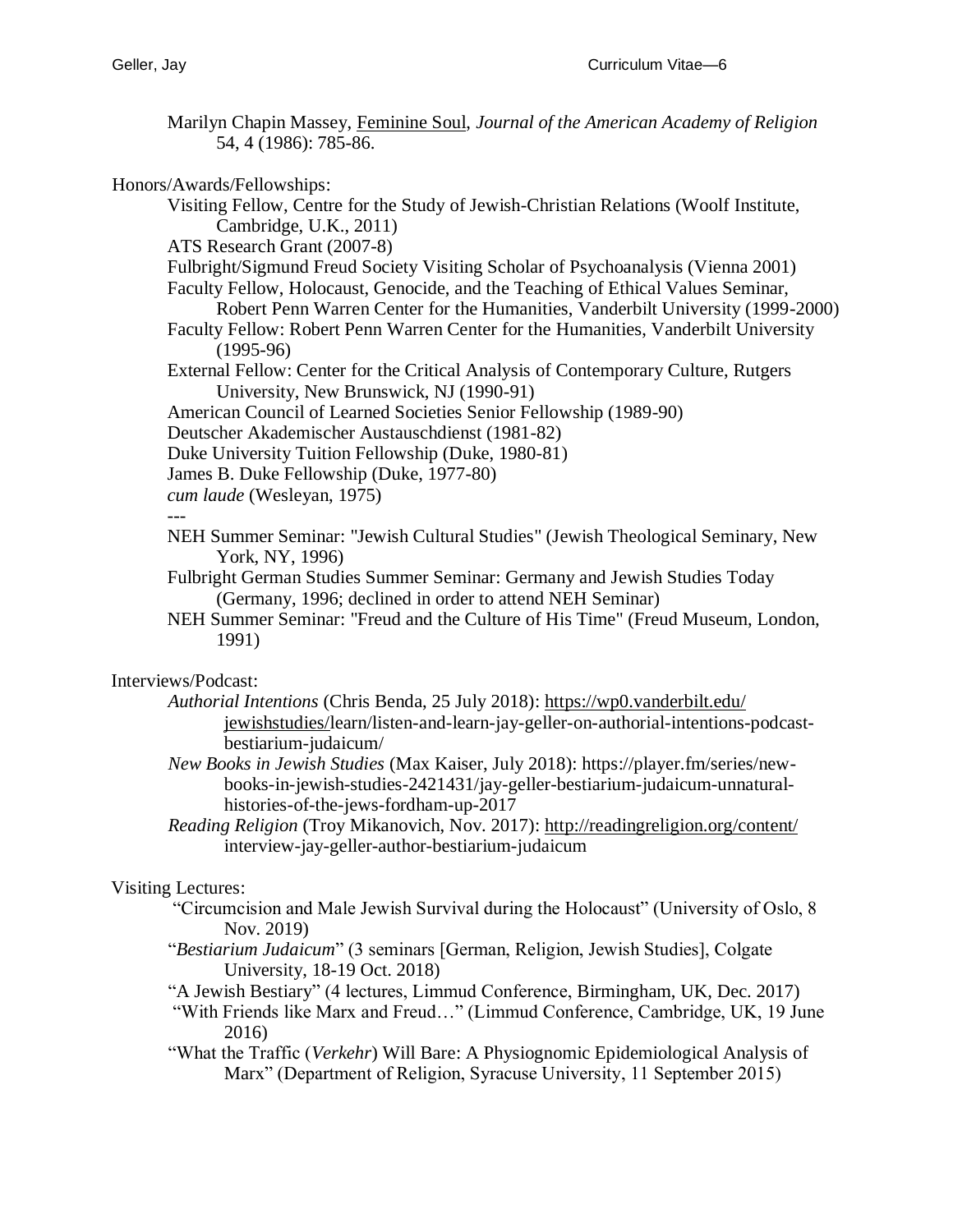- "On Marx and Method" (Graduate Student Workshop, Department of Religion, Syracuse University, 11 September 2015)
- "A Field Guide to the *Bestiarium Judaicum*" (Joint Session of the Animal Studies and Jewish Studies Workshops, University of Chicago, 9 February 2015)
- "The Shoah in Light of the Human/Animal Great Divide" (Theology/German Studies faculty seminar, University of Birmingham [UK], 2 December 2014)
- "'O beastly Jews': Jewish Responses to that Venerable Tradition" (First Annual Birmingham Lecture in Jewish Heritage and Culture, University of Birmingham [UK], 10 June 2013)
- "What a big nose you have, Dr. Freud': On the Myth of the Jewish Werewolf" (University of Aberdeen, Scotland, 3 June 2013)
- "How (Not) to Read Kafka from a Jewish Cultural Studies Perspective" (Penn State University, 17 January 2013)
- "A Jewish Bestiary (Revised)" (4 lectures, Limmud Conference, University of Warwick, UK, Dec. 2012)
- "Ratifying the *Verein*: Or How Judaism Became a Religion and Jews Rats" (Oberlin College, 10 April 2012).
- "Kafka's Fables and the Foibles of Kafka Criticism" (Masters' Seminar, Centre for the Study of Jewish-Christian Relations, Cambridge, UK, 5 March 2012)
- "The Tails of Heine (*beschnitten*): On German Jews, *Rat*-*los* before Emancipation"; *The Other Jewish Question*. A CJCR Colloquium on the Work of Jay Geller (Lucy Cavendish College, Cambridge, UK, 28 June 2011)
- "Table Dancing in an Opium Den: Marx Conjuring Criticism out of 'Criticism of Religion'" (Centre for the Study of Literature, Theology, and the Arts Seminar, University of Glasgow, 23 May 2011)
- "The Tails of Heine (abridged): On German Jews, *Rat*-*los* before Emancipation" (Masters' Seminar, Centre for the Study of Jewish-Christian Relations, Cambridge, UK, 9 May 2011)
- "How (Not) to Read Kafka from a Jewish Cultural Studies Perspective" (University of Antwerp, 2 May 2011)
- "A Citation of Two Tails: A Freudian Parapraxis and the Jewish Origins of Sublimation" (Sigmund Freud Museum—Vienna, 14 April 2011; Sigmund Freud Museum— London, 5 May 2011)
- "'Leaping Lizards Max': Kafka Asks Brod Asks Kraus Asks Heine a Jewish Question: and Not Judith Butler's" (Graz-Universität, 11 April 2011)
- "With Friends Like Marx and Freud… or, Answering a (Jewish Question) with Another (Jewish Question)" (respondent: Hans Ulrich Gumbrecht; University of Manchester [UK], 7 April 2011)
- "On Holocaust Education and Its Future" (Limmud South Africa, Johannesburg, South Africa, August 2010)
- "With Friends Like Marx and Freud…" (3 lectures, Limmud South Africa, Cape Town/Durban/Johannesburg, South Africa, July/August 2010)
- "Naming the Holocaust" (2 lectures, Limmud South Africa, Cape Town/ Johannesburg, South Africa, July/August 2010)
- "A Jewish Bestiary (on animal images of Jews)" (4 lectures, Limmud Conference, University of Warwick, UK, Dec. 2009)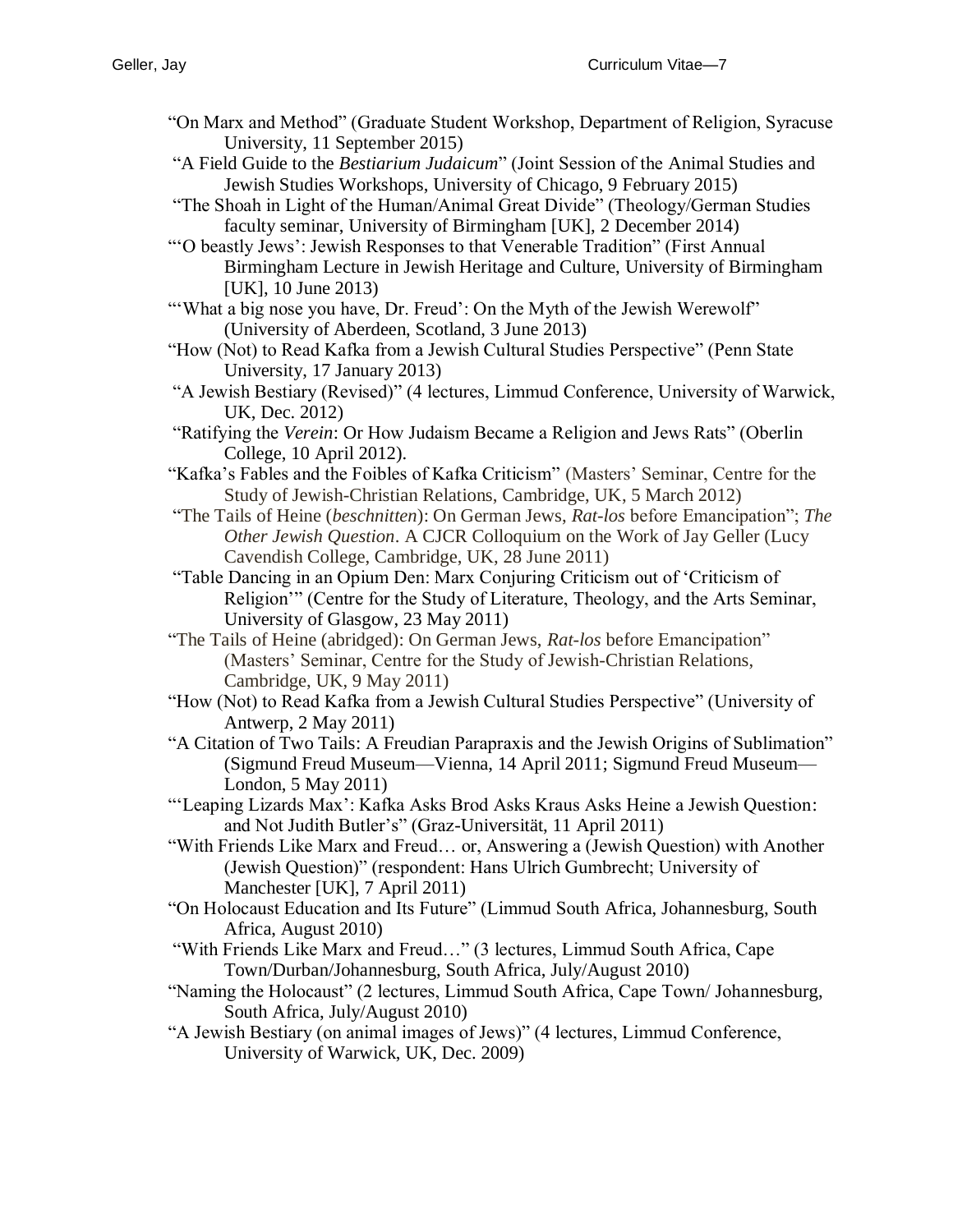- "From Mohels to Mein Kampf: Syphilis and the Jewish Question" (Department of Hebrew, Biblical, and Jewish Studies and Mandelbaum House, University of Sydney, Australia, 4 August 2008)
- "*Jud Süss*: A Third Reich Field Guide to Jewish Beasts" (Australian Centre for Jewish Civilisation, Monash University, Melbourne, Australia, 3 August 2008)
- "No Longer Circumspect: On Freud and "Circumcision" (Centre for Critical Inquiry, Monash University, Melbourne, Australia, 30 July 2008)
- "Antisemitism: What Would Freud Say Today?" (Mandelbaum House, University of Sydney, Australia, 27 July 2008)
- "Freud's Jewish Identities" (Australian Centre for Jewish Civilisation, Monash University, Melbourne, Australia, 16 July 2008)
- "On Freud's *Moses and Monotheism*" (4 lectures, Limmud Conference, University of Warwick, UK, Dec. 2007)
- "Overlooking Overhearing a Rumor about the Jews in the Case of Little Hans: A Freudian Dilemma" (Smith College, Northampton, MA, 19 February 2007)
- "Not 'Is Psychoanalysis a Jewish Science?' But 'Is It a Jewish Joke?'" (Spertus Institute of Jewish Studies, Chicago, 15 January 2007)
- "One *Meshuggeneh* Footnote: A Clipping from Little Han's Nursery" (inaugural Horowitz Family Lecture in Jewish History, Spertus Institute of Jewish Studies, Chicago, 14 January 2007)
- "Queerest Cut of All: Freud, Circumcision, Homosexuality and Masculine *Judentum*" ("Produktion und Krise hegemonialer Männlichkeit in der Moderne," Humboldt Universität, Berlin, FRG. December 2006)
- "Little Hans: A Footnote in the History of Circumcision" ("Freud's Foreskin", The Joy Gottesman Ungerleider Lecture, New York Public Library, May 2006)
- "On *Night and Fog*" (University of Alabama, Tuscaloosa, September 2005)
- "Anne Frank, Elie Wiesel, and the Slaughter of the Innocents" (University of North Alabama, Florence, September 2001)
- "Tailing the Suspect": The Curious Coupling of Images of Chinese and Jews" (Sigmund Freud Museum, Vienna, May 2001)
- "*Der Fall Wilkomirski*: Fragments or Figments?" (Sigmund Freud Museum, Vienna, April 2001)
- "'My Fellow Unbelievers'**:** From Spinoza's *Tractatus* to Freud's *Der Mann Moses*, the Engendering of Jewish Identity" (Sigmund Freud Museum, Vienna, April 2001)
- "*Atheist* Jew or Atheist *Jew*: Freud's Jewish Question and Ours" (Sigmund Freud Museum, Vienna, March 2001)
- "Spinoza's Election of the Jews: The Problem of Jewish Persistence" (Graduate Honours Class: Religion and Culture, Faculty of Theology, University of Leiden, NL, May 2000)
- "The *Kvatter* of Psychoanalysis: Circumcision, Antisemitism, Homosexuality, and Freud's 'Fighting Jew'" (Samuel Rosenthal Center for Judaic Studies Lecture, Case-Western Reserve University, Cleveland, September 1998)
- "Resnais's *Night and Fog*" (History and Modern Languages Departments, Swarthmore College, February 1994)
- "Of Mice and Mensa: Anti-Semitism and the Jewish Genius" (Jewish Studies Lecture Series, Tulane University, New Orleans, April 1993)
- "Vienna 1900" (Swarthmore College, Swarthmore, PA, April 1993)
- "Jews and European Culture" (Swarthmore College, March 1992)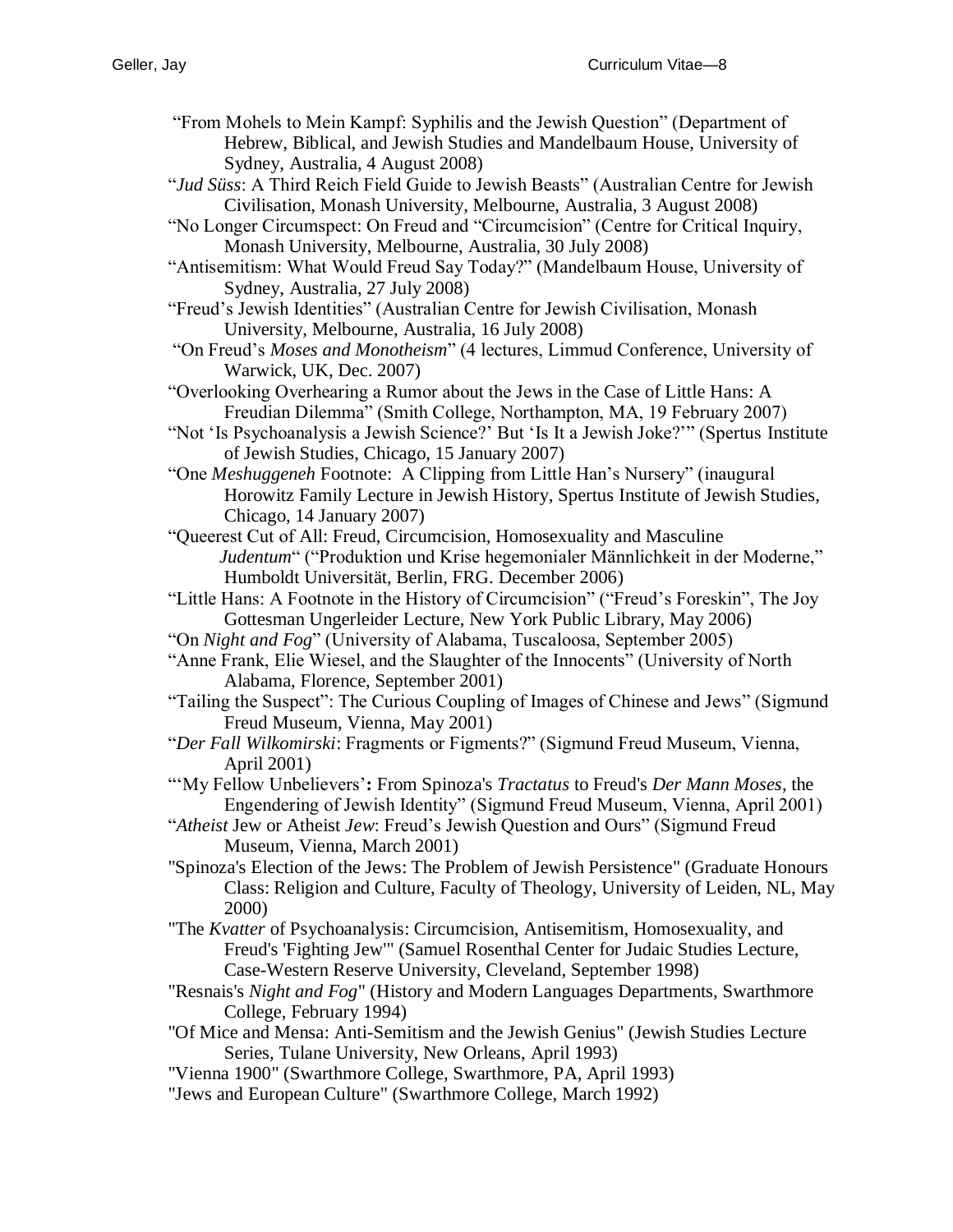"Race Theory" (Franklin and Marshall College, Lancaster, PA, February 1992) "The Unmanning of the Wandering Jew" (Syracuse University, April 1991)

#### Conference, Subject of

*The Other Jewish Question*. A CJCR Colloquium on the Work of Jay Geller (Respondent to presentations by Vivian Liska, Liliane Weissberg, and Lars Fischer, RoundTable with Liska, Weissberg, Fischer, and Marcel Stoetzler; Lucy Cavendish College, Cambridge, UK, 27-28 June 2011)

Conference Presentations and Panels

- "'Only an animal': Antisemitism, Racism, and the Human-Animal Great Divide" (Contested Intersections between Antisemitism and Racism, German Studies Association annual meeting, Portland, OR, 6 Oct. 2019)
- "Circumcision and Male Jewish Survival during the Holocaust" (XX Century: "If this is a woman…", Comenius University, Bratislava, SL, 21-23 January 2019)
- "A Genealogy of How He Changed His Mind or Not" (Art/s of Interpretation Group: On Charles Long's *Ellipsis*; American Academy of Religion annual meeting, November 2018)
- "Odradek: Judeophobia and Other *Sorgen*" (Feeling Beyond the Human: Animals, AI, Machines, GSA Seminar, German Studies Association annual meeting, Pittsburgh, PA, 27-30 Sept. 2018)
- "Better 'ein gedrillter Währwolf' than 'ein jüd'scher Wolf im philosoph'schen Schafpelz'? Heine and Litter-ary Jews" (Shylock Symposium, Universität-München, 19-20 May 2017)
- "Odradek: Another Unnatural History of the Jews?" (Fifth Biennial German Jewish Studies Workshop; South Bend, IN, 18-20 February 2017)
- "'A Horse Is a Horse, Of Course, Of course,' or Some Nagging Suspicions about Some Jewish Writers" (New Work in Comparative Jewish Literatures, Association for Jewish Studies Conference, 18 December 2016)
- "The Classification of Humanity and the Animalization of 'The Jew' in the Modern Era" (4th Annual Conference of the International Consortium for Research on Antisemitism and Racism, University of Haifa, 27 November 2016)
- "Return to Sender? On I.B. Singer's 'for the animals it is an eternal Treblinka'" (Animal and Religion Group/Religion, Holocaust, and Genocide Group, American Academy of Religion annual meeting, 21 November 2016)
- "Gertrud Kolmar's *Klageheulen*: *Tier*[*alp*]*träume*/Animal Nightmare" (Animals, Women, Jews Panel; German Studies Association annual meeting, 1 October 2016)
- "The Red Peter Principle: Jewish Mimetics?" (Animal Mimesis. Intersections of Aesthetics and Anthropology, Universität-München, BRD, 30 June-1 July 2016)
- "Der Volf' or The Jew as Out(side of the)Law" (Monsters, Demons and Wonders in European-Jewish History and Thought; Goethe University, Frankfurt, BRD, 22- 24 May 2016)
- "Gertrud Kolmar's *Tier* Trauma: Animal Dreams/Jewish Laments" (Beyond the Assimilation Thesis: New Work on German Jewish Culture; Association for Jewish Studies annual meeting, December 2015)
- "**/**" (Art/s of Interpretation Group: On Charles Long; American Academy of Religion annual meeting, November 2015)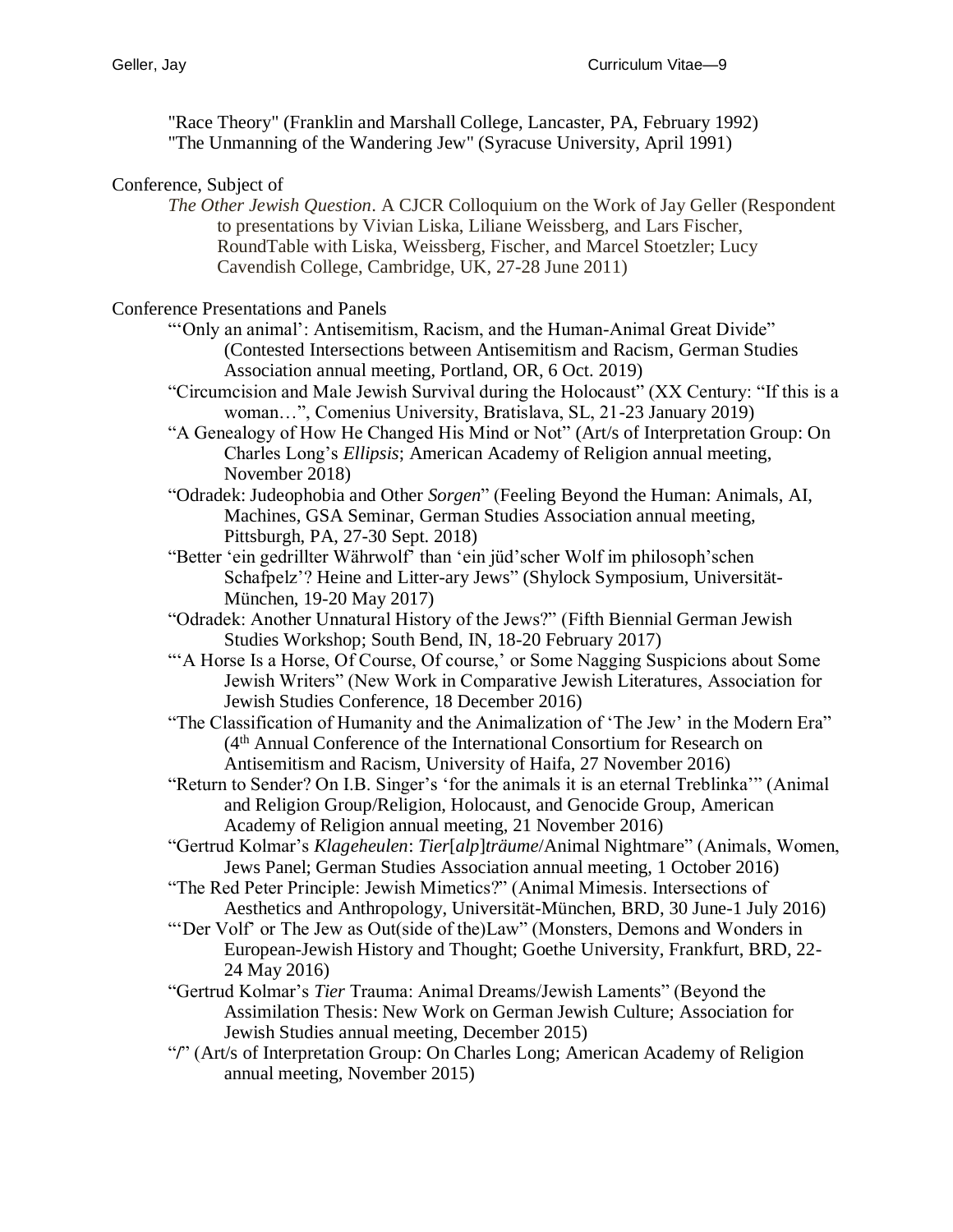- "Oy! Gevalt! 'Der Volf,' Violence, and Community" (Spiritual Homelands— *Wahlheimat*—Elective Exile; University of Virginia, 7-9 October 2015)
- "Re: Bestiarium Judaicum*: (Un)Natural Histories of the Jews*" (Fourth Biennial Duke German Jewish Studies Workshop; Durham, NC, 15-17 February 2015)
- "'It's Clear as the Light of Day': The Shoah in the Light of the Human-Animal Great Divide" (The Human/Animal Binary from the Talmud to the Shoah and Beyond: Jewish Studies and the New Posthumanities, Association for Jewish Studies annual meeting, December 2014)
- "(Un)Natural Histories of the Jews: Of Wanderers along the Human-Animal Border" (Undisciplined: German Jewish Studies Today, London, UK, 14-15 September 2014)
- "Kafkas 'Jackals and Arabs': Gleichnis, Tiergeschichte, dialektisches Bild?" (Jewish Cultural Production through a Comparative [beyond Jewish] Post-colonial Lens, Association for Jewish Studies annual meeting, December 2013)
- "The Elephant and the Jewish Question': An Old Joke Meets New Theory" (Study of Judaism Section: Jewish Identities and Critical Theory: The Political Significance of Conceptual Categories; American Academy of Religion annual meeting, November 2013)
- "Splitting the Difference: Freud's Other Theory of Antisemitism" (Workshop: Critical Theories of Antisemitism. New Perspectives; Woolf Institute, University of Cambridge, Cambridge, UK, 14-16 June 2013)
- "Kafkas 'Schakale und Araber': Gleichnis, Tiergeschichte, dialektisches Bild?" (Gender and Sexuality in (Neo-)Orientalism and Occidentalism: An Entangled History of European and Middle Eastern Identity Discourses Network; University of Maastricht [NL], 30 May-1 June 2013)
- "The Jewish *Animot*: Of Jews as Animals" (Jews and the Ends of Theory, Duke University/University of North Carolina—Chapel Hill, 30 April-1 May 2013)
- On "Pictures at an Exhibition: (Un)Natural Histories of the Jews" (Third Biennial Duke German Jewish Studies Workshop; Durham, NC, 10-12 February 2013)
- "Empirical and Methodological "Other(s)" in the Study of Religion" (Art/s of Interpretation Group: Variations on the Themes of Charles H. Long's *Significations*; American Academy of Religion annual meeting, 17 November 2012)
- "The Frankfurt School and the Study of Religion" (Critical Theory and Discourses on Religion Group, AAR annual meeting, November 2011)
- "'A State within a State': Freud's Disavowal of Anti-Semitism" ("Psychoanalysis, Modernity, and Judaism" conference; Sigmund Freud Museum—London, 3 July 2011)
- "*Eidola* or *Eidechsen*? Kafka's Jewish Question with a Little Help from Heinrich Heine and Max Brod" (The Non-Jewish Question and Other "Jewish Questions," German Studies Association annual meeting, October 2010)
- Consultation on J. Boyarin/M. Land's Commentary on Derrida's *Specters of Marx* (UNC-CH Institute for the Arts and Humanities, 20-21 February 2010)
- "Marx and the *verkehrte Welt*: Trafficking in *Judentum*" (Marx and the Nineteenth Century: Marx and *Judentum*, German Studies Association annual meeting, October 2009)
- "Of Snips and Puppy Dog Tails: Freud's Sublimation of *Judentum*" (Freud, Gender, Jewishness, Association for Jewish Studies annual meeting, December 2008)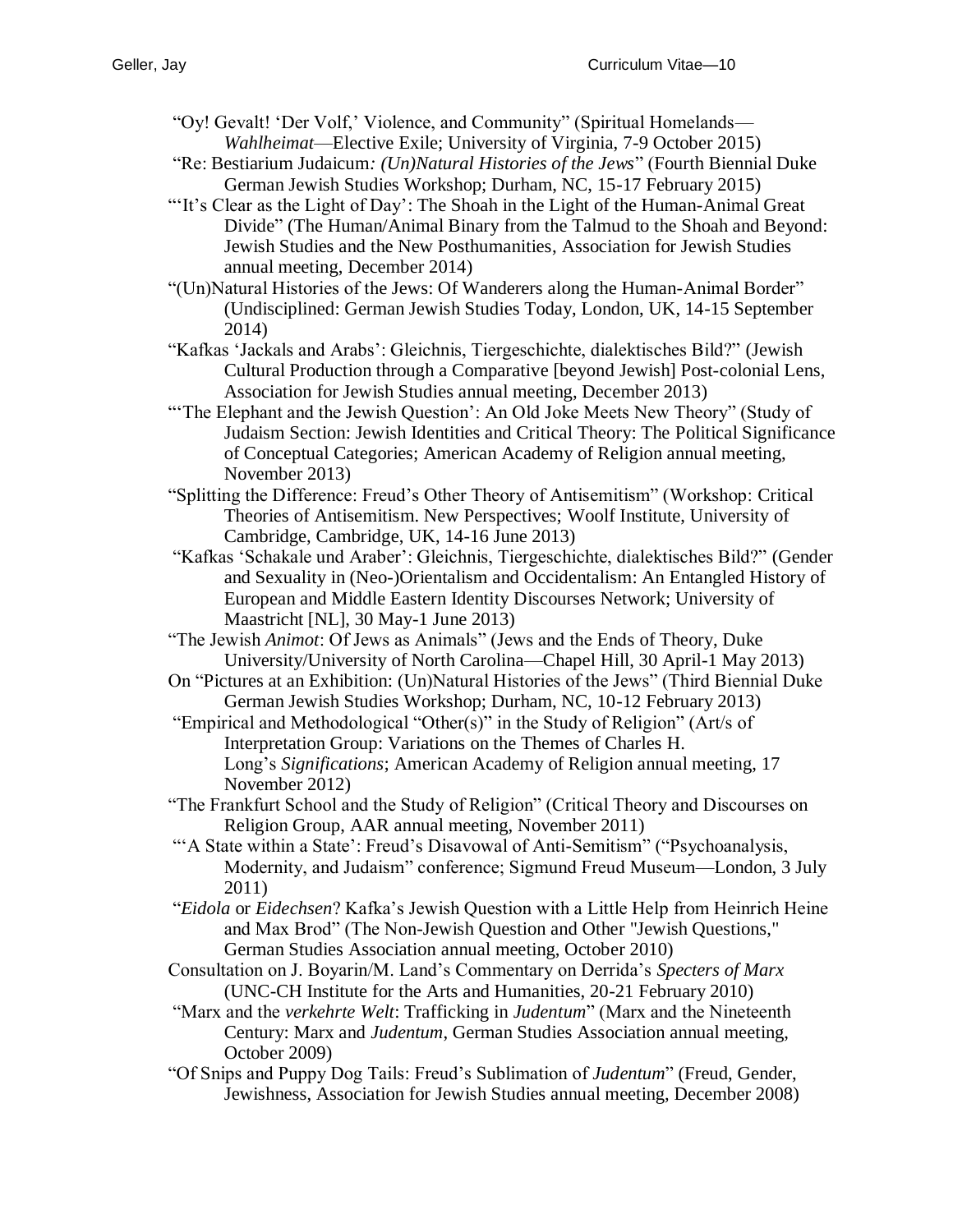- "Antisemitism: Ancient and Modern Perspectives" (Australian Centre for Jewish Civilisation, Monash University, Melbourne, Australia, 30 July 2008)
- "Rosenzweig's Youth" (Thinking with Rosenzweig conference, Vanderbilt, 14 March 2008)
- "Vital Visions 2007 Spring Dialogue" (Nashville, 18-19 May 2007)
- "Is Castrated the Plural of Penis?" ("Body Parts: Sexed Bodies, Secular Bodies," Joint session of Queer Theory and LGBT Studies in Religion and the Cultural History of the Study of Religion Consultations, American Academy of Religion annual meeting, November 2006)
- "Aspects of Wittgenstein: Duck-Rabbi" (Wittgenstein and Judaism, Association for Jewish Studies annual meeting, December 2005)
- "Forgiveness and Memory" (Genocide, Holocaust, and Religion Groups, AAR annual meeting, November 2005)
- "*En Jeu*: Lincoln Logs or Pick-Up Sticks" (History of Religions Section, SECSOR annual meeting, March 2004)
- "The Hermeneutics of Violence and the Violence of Hermeneutics: From Walter Benjamin to Jacques Derrida to Sam D. Gill, with Sidetracks to Michael Taussig and Michael Bernstein," (Critical Theory Group, American Academy of Religion annual meeting, November 2002)
- "Anthropology and Religious Studies: Encounter or Standoff?" (plenary roundtable, Society for the Anthropology of Religion annual meeting, 2002)
- "On Bruce Lincoln's *Theorizing Myth*" (Critical Theory and Discourses on Religion Group, American Academy of Religion annual meeting, November 2000)
- "From *Männerbund* to *Urhorde*: The Colonial and Postcolonial Context of Freud's Theory of Cultural Formation" (German Studies Association annual meeting, October 1999)
- "The (R)uses of 'Judeo-Christian'" (Critical Theory and Discourses on Religion Group, American Academy of Religion annual meeting, November 1997)
- "The Rites of Responsibility: The Rhetoric of Lanzmann's *Shoah*" (Midwest Jewish Studies Association annual meeting, September 1997)
- "Post-It Notes" ("From Pre to Post: What do the 'Modernisms' Have to Say to the Study of Religion," Special Topics Forum, AAR annual meeting, November 1996)
- "Circumcision and Jewish Women's Identity: Rahel Levin Varnhagen's Failed Assimilation" (Religious Autobiography, American Academy of Religion annual meeting, November 1995)
- "State of Critical Theory in the AAR" (Critical Theory and Discourses on Religion Group, AAR annual meeting, November 1995)
- "On Talal Asad's *Genealogies of Religion*" (Special Topics Forum, AAR annual meeting, November 1994)
- "Liberty and Tolerance" (Academy for Jewish Philosophy annual meeting, June 1994)
- "Legacy of Michel de Certeau" (Critical Theory and Discourses on Religion Group, AAR annual meeting, November 1993)
- "Derrida and Judaism" (Study of Judaism Section, AAR annual meeting, November 1992)
- "A Future without Jews. Nordau's Early Pre-Zionist Writings" ("Colloque Max Nordau," Maison des Sciences de l'Homme of the École des Hautes Études des Sciences Sociales, Paris, July 1992)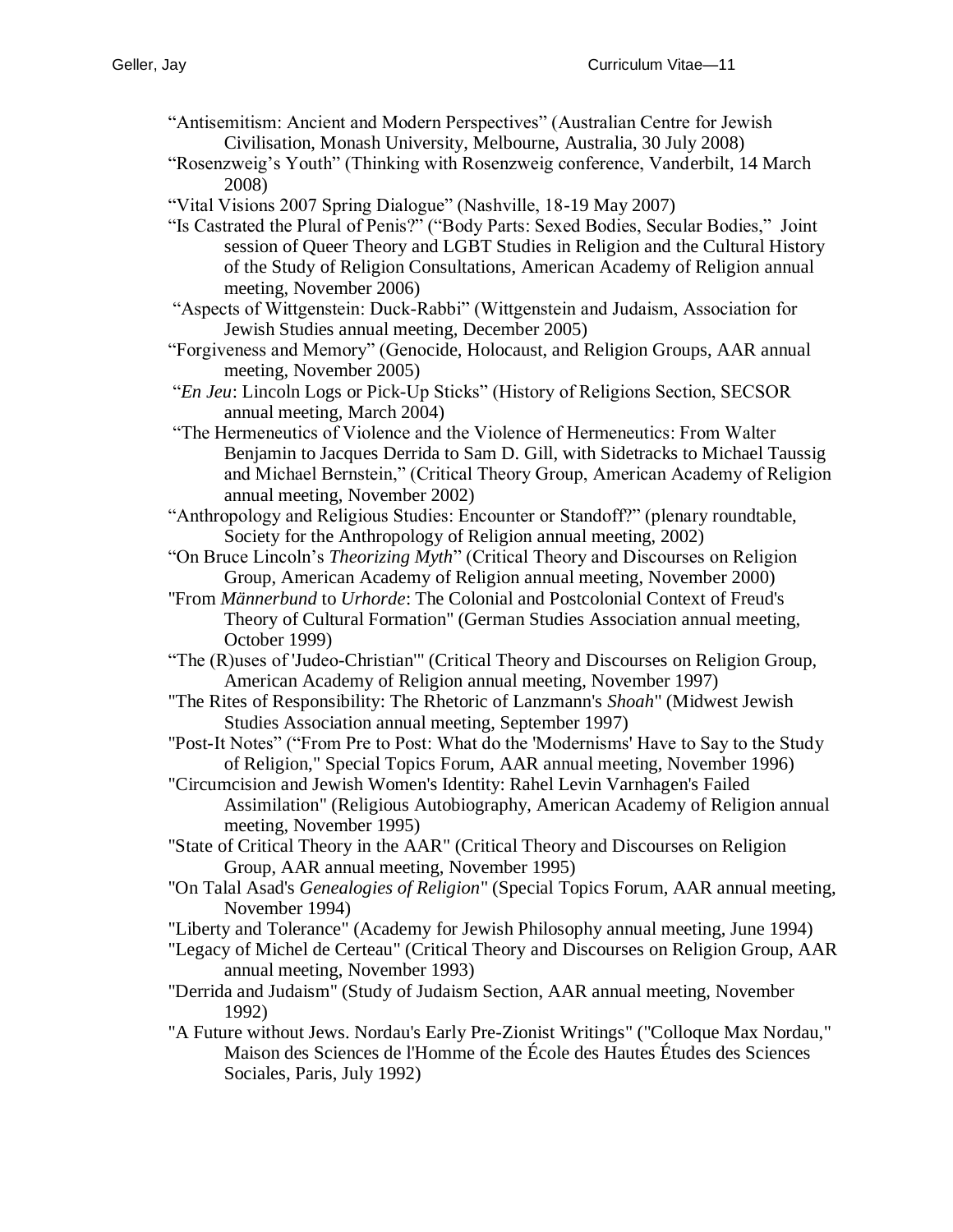- "*Judenzopf/Chinesenzopf*: Of Jews and Queues" ("Fetishism Conference," University of North Carolina at Chapel Hill, March 1992)
- "Eschatological and Messianic Discourse in Benjamin" ("Walter Benjamin for the Jetztzeit: 1892-1992 Conference," Duke University, February 1992)
- "Of Jews and Queues" ("Fetishism," Critical Theory and Discourses on Religion Group, AAR annual meeting, November 1991)
- "The Unmanning of the Wandering Jew" (Graduate Humanities Program, Syracuse University, April 1991).
- "From Mohels to *Mein Kampf*: Syphilis and the Jewish Question" ("Race and Ethnicity in German, German-Jewish, and Jewish Thought Conference," Deutsches Haus of Columbia University, March 1991)
- "The Sin against the Blood: Syphilis and the Construction of Jewish Identity" (History of Judaism section, AAR annual meeting, November 1990)
- "Discourse of Religion, Language of Critique (Critical Theory and Discourses on Religion Group, AAR annual meeting, November 1990)
- "Theory and the Study of History" (History of Christianity Section, AAR annual meeting, November 1990)
- "'A *glance* at the nose': The Inscription of Jewish Difference" (Representations of the Jewish Body, Association for Jewish Studies annual meeting, December 1989)
- "(G)nos(e)ology: The Cultural Construction of the Other" (Religion and the Social Sciences Section [Psychosocial Construction of the Body], AAR annual meeting, November 1989)
- "A Paleontological View of Freud's Study of Religion: Unearthing the *Leitfossil* Circumcision" (Person, Culture, and Religion Group, AAR annual meeting November 1988)
- "Cosmos and History of Religions: The Creation of a Discipline in the Rhetoric of Mircea Eliade" (Rhetoric and Religious Discourse Group, AAR annual meeting, November 1987)
- "History of Religions and the Problematic of the Profane in Mircea Eliade's Methodology" (History of Religions Section, AAR/Mid-Atlantic Regional, March 1987)
- "Hegel, Schlegel, and the Sexual Division of Labor" (19th-Century Theology Working Group, AAR annual meeting, November 1986)
- "The Irony of Sexual Opposition in Hegel's *Phenomenology*" (Women and Religion section, AAR/Southeastern Regional, March 1985)
- "Sexual Opposition in Hegel: Christ and Antigone" (History of Christianity Section, AAR/Southeastern Regional, March 1984)

# Educational History:

| Ph.D. | 1980-85                                                | Duke University (Religion)                                                    |  |  |
|-------|--------------------------------------------------------|-------------------------------------------------------------------------------|--|--|
|       |                                                        | Dissertation: "Contact with Persistent Others: The Representation of Woman in |  |  |
|       | Friedrich Schlegel, G. W. F. Hegel, and Karl Gutzkow." |                                                                               |  |  |
|       | Advisor: Charles H. Long                               |                                                                               |  |  |
| M.A.  | 1977-80                                                | Duke University (Religion)                                                    |  |  |
| B.A.  | 1971-75                                                | <b>Wesleyan University (Religion)</b>                                         |  |  |
|       |                                                        |                                                                               |  |  |

Teaching: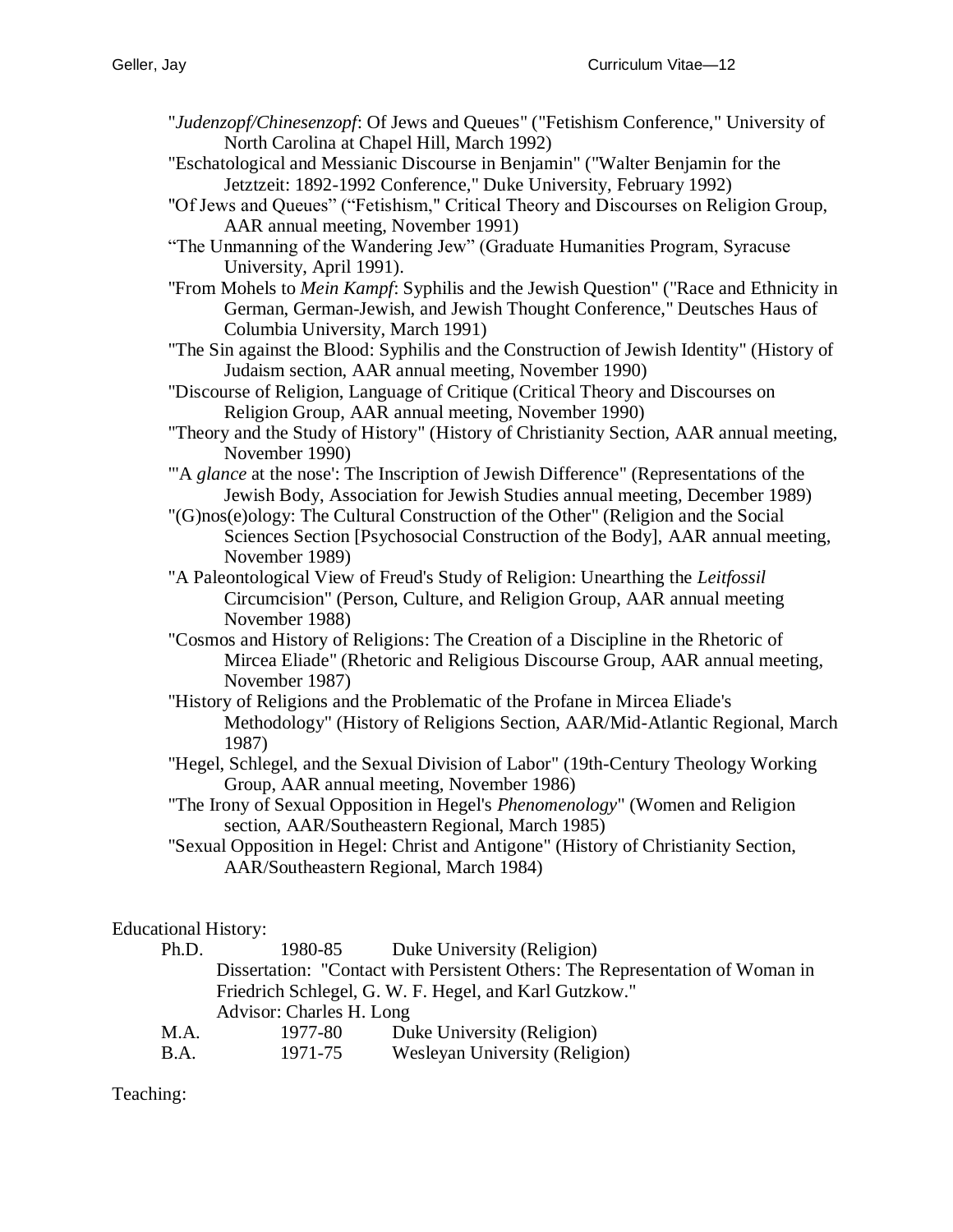| 2019-                                                                                                                        |                                                                    | Vanderbilt Divinity School/Vanderbilt     | Professor                  |  |  |
|------------------------------------------------------------------------------------------------------------------------------|--------------------------------------------------------------------|-------------------------------------------|----------------------------|--|--|
|                                                                                                                              |                                                                    | University (Program in Jewish Studies)    |                            |  |  |
| 2019                                                                                                                         |                                                                    | Cardinal Bea Centre for Judaic Studies,   | Docente Incaricato         |  |  |
|                                                                                                                              |                                                                    | Pontifical Gregorian University (Rome)    |                            |  |  |
|                                                                                                                              | 2017-<br>Vanderbilt University (Department of German, Assoc. Prof. |                                           |                            |  |  |
|                                                                                                                              | Russian, and East European Studies/German                          |                                           |                            |  |  |
|                                                                                                                              |                                                                    | Studies [secondary appt.])                |                            |  |  |
| $2011 -$                                                                                                                     |                                                                    | Woolf Institute (Cambridge, UK)           | Affil. Sr. Research Fellow |  |  |
| 2010-                                                                                                                        |                                                                    | Vanderbilt University (Program in Jewish  | Assoc. Prof.               |  |  |
|                                                                                                                              | Studies)                                                           |                                           |                            |  |  |
| 2008-                                                                                                                        |                                                                    | Vanderbilt Divinity School                | Assoc. Prof.               |  |  |
| 2006-8                                                                                                                       |                                                                    | Vanderbilt Divinity School                | Asst. Prof.                |  |  |
| 2001                                                                                                                         |                                                                    | Universität Wien (Institut für Judaistik) | Gastprofessor              |  |  |
| 2000-                                                                                                                        |                                                                    | Vanderbilt Divinity School                | Senior Lecturer            |  |  |
| 1994-                                                                                                                        |                                                                    | Vanderbilt University (Religious Studies/ | Lecturer                   |  |  |
|                                                                                                                              |                                                                    | Divinity)                                 |                            |  |  |
| 1993                                                                                                                         |                                                                    | Bryn Mawr (History/Judaic Studies)        | <b>Visiting Lecturer</b>   |  |  |
|                                                                                                                              | 1991-92                                                            | Princeton University (Religion)           | Lecturer                   |  |  |
|                                                                                                                              | 1990-91                                                            | Rutgers (Comparative Literature)          | <b>External Fellow</b>     |  |  |
| 1990                                                                                                                         |                                                                    | Wesleyan (Religion)                       | Visiting Asst. Prof.       |  |  |
| 1988                                                                                                                         |                                                                    | Swarthmore (Religion)                     | <b>Visiting Lecturer</b>   |  |  |
| 1984                                                                                                                         |                                                                    | Duke (Religion)                           | Instructor                 |  |  |
| 1984                                                                                                                         |                                                                    | UNC - Greensboro (Religion)               | Instructor                 |  |  |
|                                                                                                                              |                                                                    |                                           |                            |  |  |
| <b>Courses Taught:</b>                                                                                                       |                                                                    |                                           |                            |  |  |
| Vanderbilt University:<br>A&S/VDS/GDR                                                                                        |                                                                    |                                           |                            |  |  |
|                                                                                                                              |                                                                    |                                           |                            |  |  |
| The Holocaust: Its Meanings and Implications (annually, 1994-)<br>The Holocaust (JS 156)                                     |                                                                    |                                           |                            |  |  |
| The Holocaust and Film                                                                                                       |                                                                    |                                           |                            |  |  |
|                                                                                                                              |                                                                    |                                           |                            |  |  |
| Antisemitism and Jewish Identity                                                                                             |                                                                    |                                           |                            |  |  |
| Judaism and Modernity                                                                                                        |                                                                    |                                           |                            |  |  |
| Religious Autobiography/Religious Narrative and the Self                                                                     |                                                                    |                                           |                            |  |  |
| Themes in Western Religions                                                                                                  |                                                                    |                                           |                            |  |  |
| Freud and Jewish Identity<br>Jewish Animals                                                                                  |                                                                    |                                           |                            |  |  |
|                                                                                                                              |                                                                    |                                           |                            |  |  |
| Introduction to HACTOR/Senior Seminar (1 <sup>st</sup> Year Topic: Sacrifice; 2d Year<br>Topic: Gift; 3d Year Topic: Secret) |                                                                    |                                           |                            |  |  |
| <i>VDS/GDR</i>                                                                                                               |                                                                    |                                           |                            |  |  |
| Modern Critics of Religion                                                                                                   |                                                                    |                                           |                            |  |  |
| The Holocaust: Representation and Reflection                                                                                 |                                                                    |                                           |                            |  |  |
| Religion and Film: The Horror, the Horror                                                                                    |                                                                    |                                           |                            |  |  |
| Aspects of World Religiosity (MTS Foundation course, designed at the request                                                 |                                                                    |                                           |                            |  |  |
| of the Divinity Deans);                                                                                                      |                                                                    |                                           |                            |  |  |
| Happenstance: Interpretation and Practice in Everyday Life                                                                   |                                                                    |                                           |                            |  |  |
| History of the Study of Religion: Fetishism                                                                                  |                                                                    |                                           |                            |  |  |
|                                                                                                                              |                                                                    |                                           |                            |  |  |

MDiv Senior Seminar

Pontifical Gregorian University: Jewish Identification in the Modern World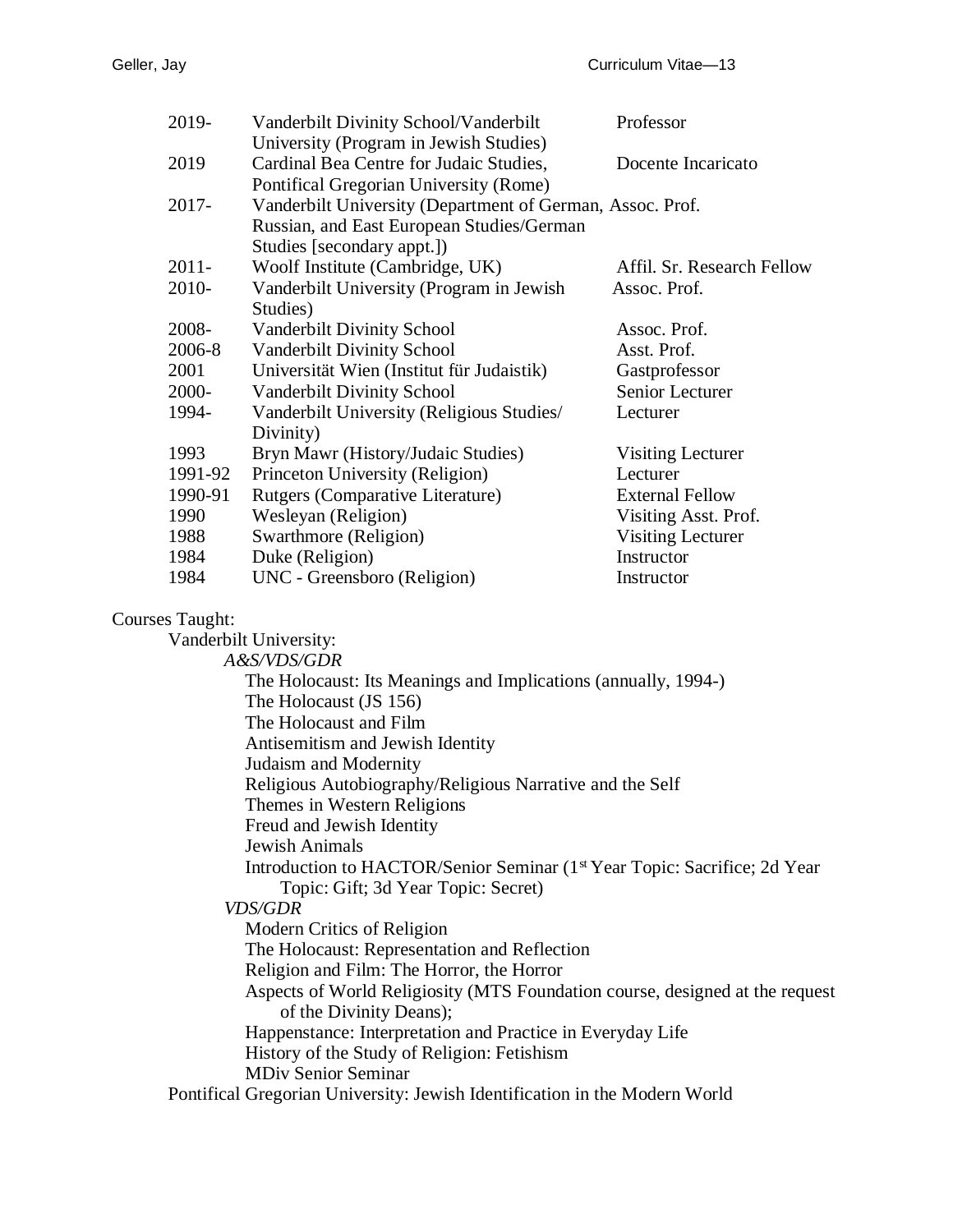Universität Wien: Freud und das Judentum Bryn Mawr College: The Holocaust: Problems of Representation and Interpretation Princeton University: Modern Critics of Religion; The Self in World Religions Rutgers University: The Body as Battlefield: Cultural Conflict in Nineteenth- and Twentieth-Century Central Europe Wesleyan University: The Self, the *Wholly Other*, and History; Theories of Myth and Ritual Swarthmore College: Religion and Literature Duke University: Theories of Religion UNC - Greensboro: Introduction to Religious Studies Professional Societies and Editorial Boards: American Academy of Religion Critical Theory and Discourses on Religion Group (co-chair,1991–2001; steering committee, 1988-90, 2002–5; co-founder, 1988) Genocide, Holocaust, and Religion Group (steering committee, 2003-8, 2016-) Association for Jewish Studies Modern Language Association German Studies Association Research Network: Gender in Antisemitism, Orientalism and Occidentalism Critical Theories of Antisemitism Network *Critical Research on Religion: An Interdisciplinary Journal* (Advisory Board, 2012-)

#### Vetting:

*Antisemitism Studies* (2018) *Theory, Culture & Society* (2018) *Humanities* (2017) *Journal of Jewish Identities* (2015-16) *Cultural Critique* (2014) *Toronto Journal of Theology* (2013) Fordham University Press (2012-14) *Critical Research on Religion* (2012, 2016-18) *Modernism/modernity* (2012, 2014) *Journal of Modern Jewish Studies* (2012) Routledge (2012) National Endowment for the Humanities Fellowship Applications—Religion Panel (2011) Thomas Riggs & Company/Gale (2011) *Mosaic* (2011, 2019) *Jewish Quarterly Review* (2010) *Shofar* (2010, 2012) *Journal of Religion* (2008) *Modern Judaism* (2008) *Jewish Social Studies* (2007) Eerdmanns (2007) *PMLA* (2006) *Nashim* (2005-6) SUNY Press (2004, 2007)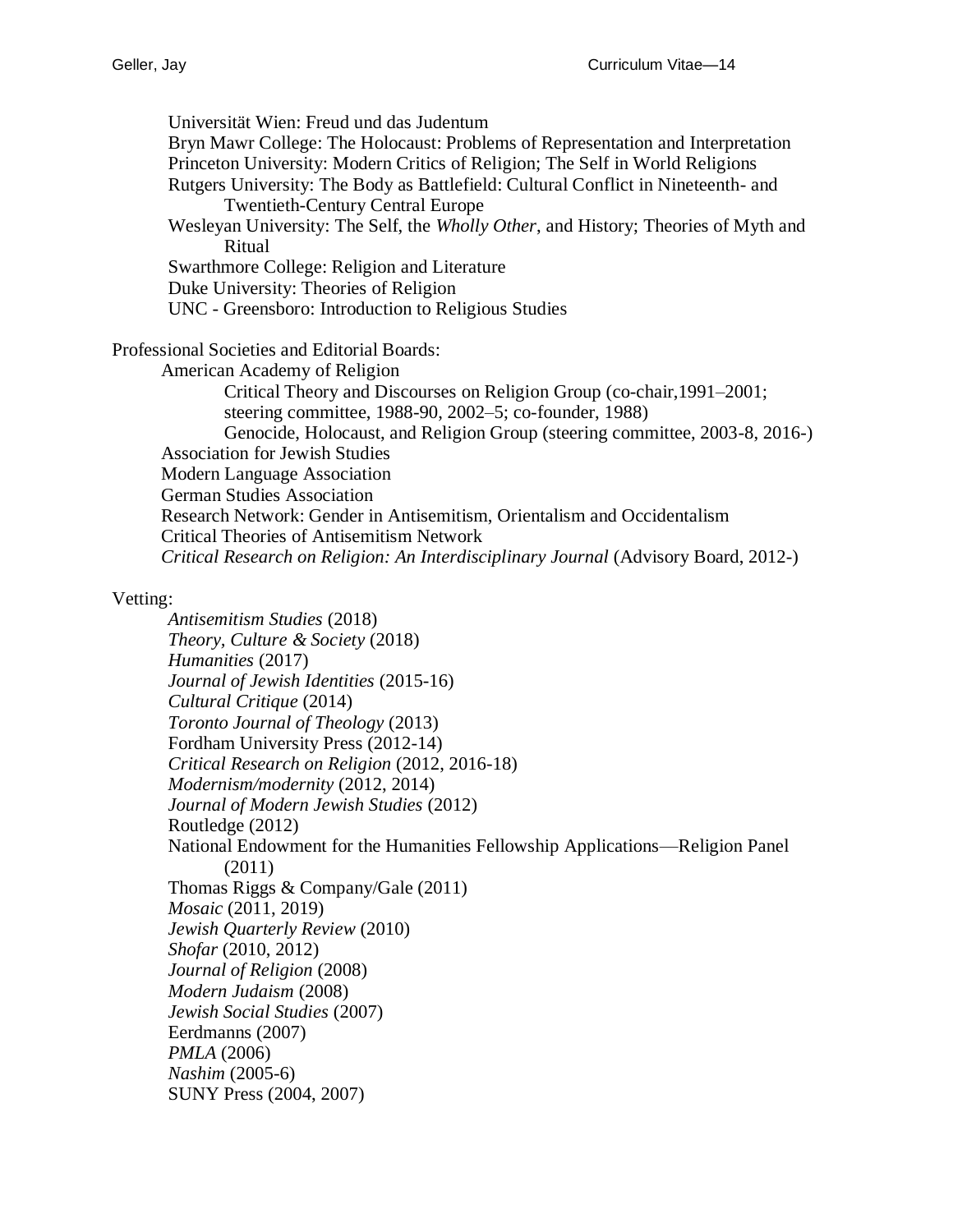Brill Academic Press (2001) University of Wisconsin Press (2000) *Ethos* (2000) Stanford University Press (1996-997, 1999) Duke University Press (1995, 2000) *positions* (1994, 1998)

Conferences, Organized

"On the Lip(s) of Miriam's Well: Jews|Women|Cultures"; Vanderbilt University (18-20 March 2007)

"YIDIOMS: The Representation of the Jew in Western Culture"; Swarthmore College (six sessions, Spring, 1987)

Service to Vanderbilt University

*A. Committees:*

Vanderbilt University Senate (2018; Faculty Life Committee)

VDS Task Force on Living the Commitments (2017-18)

GDR Restructuring Committee (2017-18)

VDS Sacred Borders—faculty advisor (2017-18)

STAND (Against Genocide)—faculty advisor (2016-)

Jewish Studies Program Speaker's Series Committee (Chair, 2015-16)

GDR—HACTOR field convener (2009-10, 2012-13)

University Lectures Committee (2005-8)

Film Studies Program— affiliated faculty (2005-)

Max Kade Center for European and German Studies—affiliated faculty (2005-)

Academic Programs [and Assessment] Committee—Divinity School (2004-5, 2009-10, 2013-14, 2015-17, 2019-20)

Jewish Studies Program—affiliated faculty (2003-10)

Honor Council—Divinity School (2002-6, 2008-10, 2012-14)

Jewish Studies Committee (2000-3)

German Studies Committee (2000)

GDR German language examiner (1998-)

Project Dialogue Advisory Committee, Vanderbilt University (1995-96. 1999-2000)

Campus Committee of the Jewish Federation of Nashville and Middle Tennessee (1994- 2000)

Vanderbilt Holocaust Lecture Series Committee (1994-; cochair 2001; chair 2002, 2006)

*B. Guest Lectures, Presentations, Etc.*

"Heinrich Heine and the Advent of Jewish Emancipation" ("Introduction to Jewish Studies," Program in Jewish Studies, 1 March 2018)

"Meanings and Implications of the Holocaust: Names, Dates, Numbers" (VDS Relevant Religions Series, Congregation Sherith Israel, Blakemore United Methodist Church, West End Church of Christ, 18 October, 25 October, 1 November, 8 November 2017)

Screening and discussion of *My Mother's Courage,* Vanderbilt International Lens Series/VUHLS (10 October 2016)

Response to Prof. Lenn Goodman's "Raphael Lemkin's Conceptual Work" (Social and Political Thought Workshop, Vanderbilt Graduate School, 12 November 2014)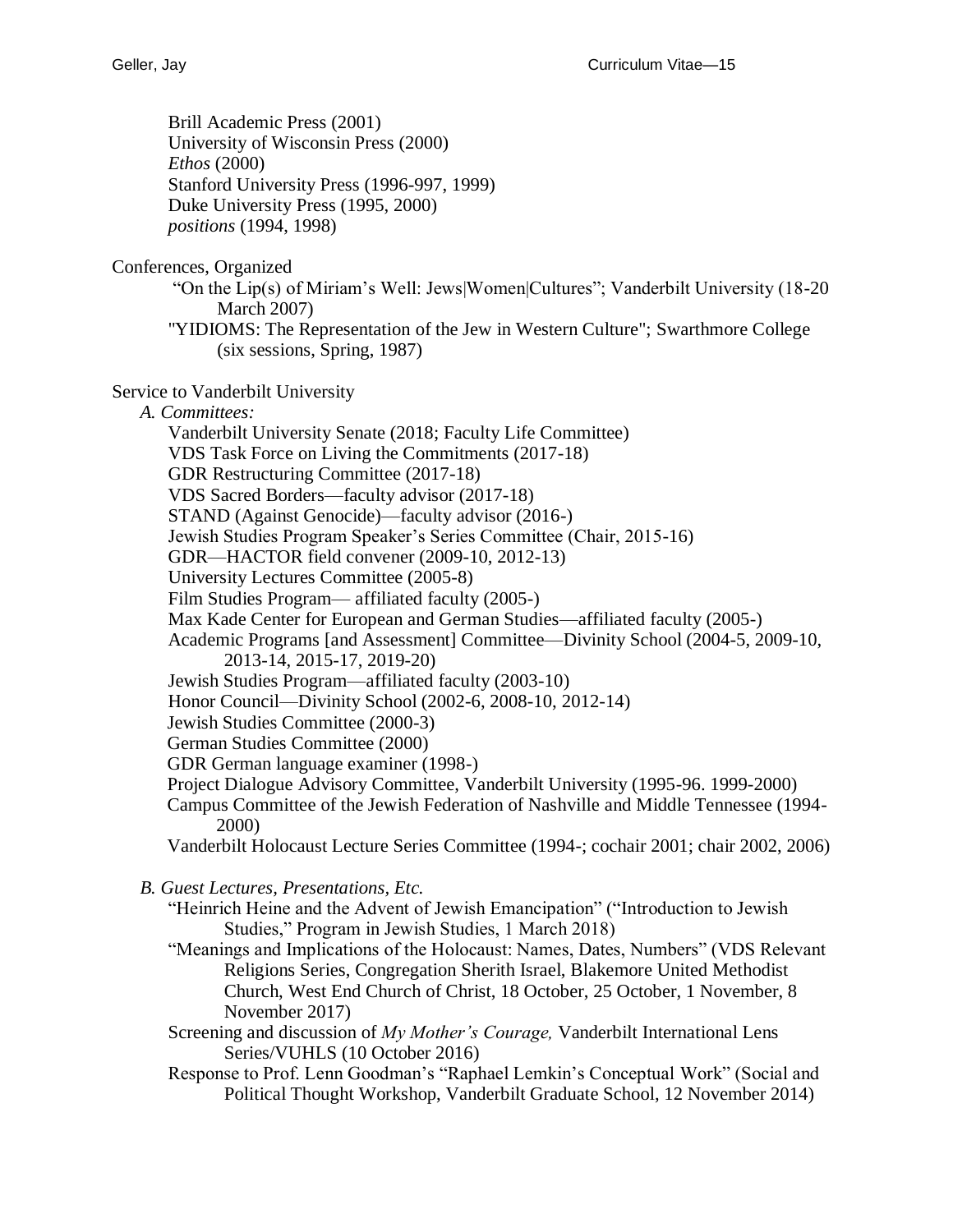- "On 'On the Jewish Question'" ("Jewish-Christian Relations", Vanderbilt Divinity School, 28 February 2013; Spring 2018)
- "Table Dancing in an Opium Den: Marx Conjuring Criticism out of 'Criticism of Religion'" (Overlook Seminar—HACTOR/RLST faculty/graduate students; 9 February 2012)
- VDS/GDR panel on R. Scott Appleby's Cole Lecture, "The Ambivalence of the Sacred" (21 October 2011)
- "Yet Another Jewish Question? A Call-and-Response with Barbara Hahn," Jewish Studies (5 September 2011)
- Screening and discussion of *Unter Bauern* (Saviors in the Night), Vanderbilt International Lens Series (October 2010)
- Introduction of Elie Wiesel, Project Dialogue (12 April 2010)
- Screening and discussion of *Daratt*, Vanderbilt International Lens Series (October 2009)
- "'The Jewish Question' and the Making of the Modern State" ("Jewish-Christian Relations", Vanderbilt Divinity School, 8 October 2009).
- "Feuerbach, Marx, and the Critique of Religion" (GDR Colloquium: The Study of Religion, Vanderbilt University, 18 Sept. 2009).
- "Holocaust" (DIV 3234: Theodicy and the Problem of Evil, Spring 2009)

Screening (film and streaming video) and discussion of "Violence against Women in Darfur," Carpenter Program in Religion, Sex, and Gender cosponsored by

- Tennesseans Against Genocide (February 2009)
- Screening and discussion of *Stalags*, Vanderbilt Holocaust Lecture Series and International Lens Series (November 2008)
- "On the Shoah and Darfur," Vanderbilt STAND (15 October 2008)
- "Marx's Other Jewish Question," VDS Dean's Lunch (September 2008)
- "Jewish Self-Hatred" (Jewish Studies 245, Vanderbilt University, April 2008)
- "Genocide" (DIV/REL 3411: Religion and War in an Age of Terror, Vanderbilt University, March 2008)
- "My Jewish Question," VDS Dean's Lunch (February 2007)
- Screening and discussion of *Fateless*, Vanderbilt Holocaust Lecture Series (October 2006)
- Introduction to Tree Dedication for Paul Rusesabagina (25.9.06)
- Introduction to *Voyages*, Vanderbilt Hillel and Nashville Premieres, Sarratt Cinema (February 2002)
- "Discussion of Gad Beck's *An Underground Life*," Vanderbilt Wesley Foundation Reading Group (November 2001)
- "Freud and Psychoanalysis: sont-ils une histoire juive" (European Studies 201, Vanderbilt University, September 2001-14)
- "Presentation, Screening, and Discussion of Milhaileanu's *Train of Life*," Vanderbilt Holocaust Lecture Series (October 2000)
- "Discussion of *Maus,* Vanderbilt Wesley Foundation Reading Group (October 1999)
- "Fragments or Figments: Questions of Memory in an Account of Holocaust Survival" (Vanderbilt University Psychiatry Department Humanities Seminar, October 1998)
- "Discussion of Binyamin Wilkomirski's *Fragments*," Vanderbilt Wesley Foundation Reading Group (October 1997)
- "Holocaust: What's in a Word?" Student Salon, Vanderbilt Holocaust Lecture Series (October 1997)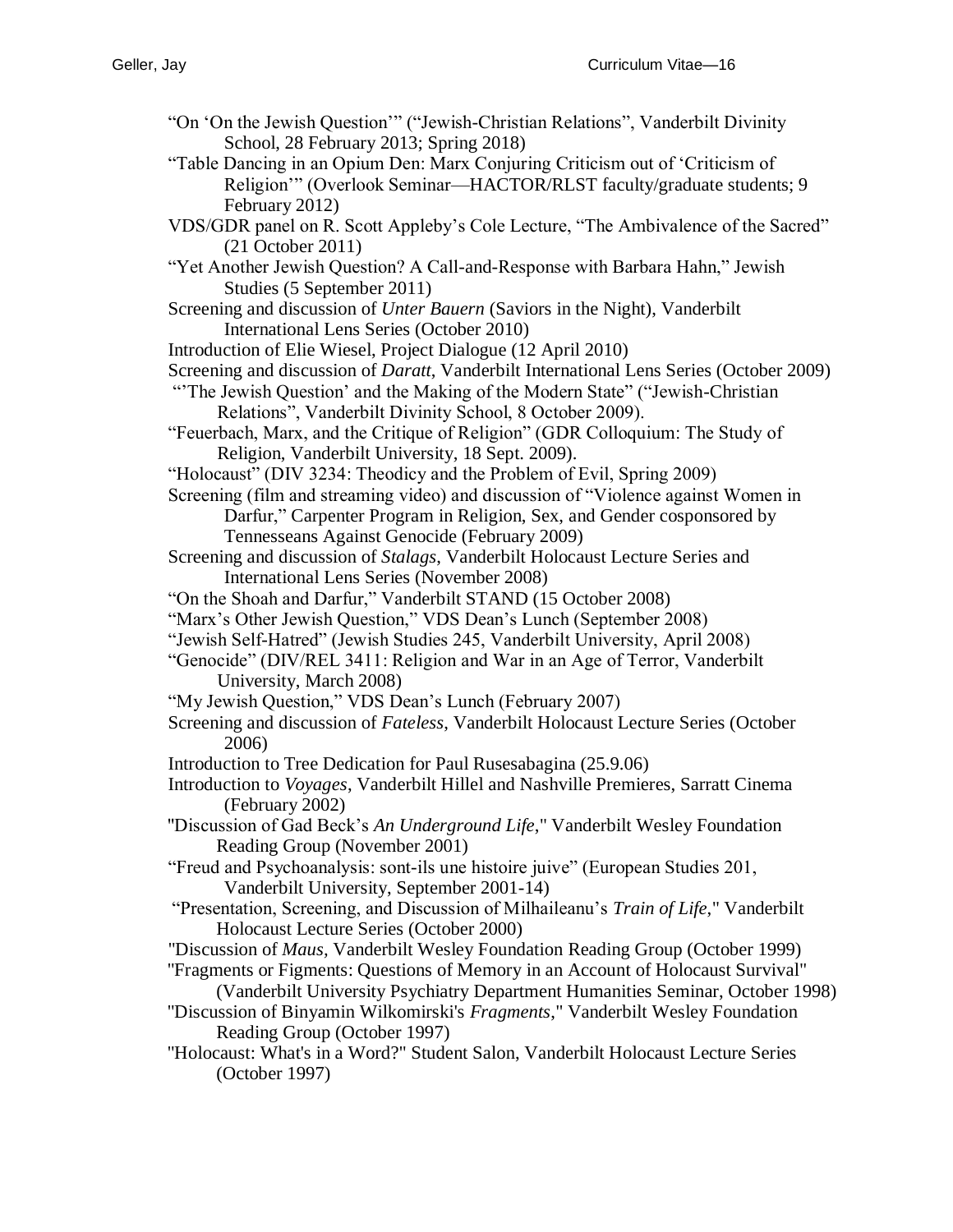- "Discussion of Elie Wiesel's *Night*," Vanderbilt Wesley Foundation Reading Group (April 1997)
- "Presentation, Screening, and Discussion of Resnais's *Night and Fog*," Vanderbilt Holocaust Lecture Series (October 1996)
- GDR Colloquium on Religion, Presentation and Participation (Fall 1996, 1999, 2001)
- GDR Colloquium on Teaching, Presentation and Participation (Spring 1996)
- "Tailing the Suspect: The Curious Coupling of Chinese and Jews" (Vanderbilt University, Graduate Department of Religion, April 1995)

Service to Greater Nashville

- "The Meanings and Implications of the Holocaust: Names/Dates/Numbers," *Relevant Religion 2017*, Congregation Sherith Israel/Blakemore UMC/West End Church of Christ (4 evening lectures, 18, 25 October, 1, 8 November 2017)
- "From Anti-Judaism to Antisemitism" and "Screening Antisemitism," *Building Bridges*, Tennessee Holocaust Commission/ADL, Temple Ohabai Shalom (26 July 2017)
- Screening and discussion of *Cloudy Sunday*, Nashville Jewish Film Festival (3 November 2016)
- Screening and discussion of *Son of Saul*, Nashville Jewish Film Festival (29 February 2016)
- "Antisemitism in Today's Europe," panel discussion, NowGen Nashville (22 January 2015)
- "[*The Diary of*] *Anne Frank* Community Panel, Nashville Children's Theater (31 January 2010)
- "On Darfur and Genocide—Still," Otter Creek Church of Christ, Brentwood, TN (26 April 2009)
- "On Darfur and Genocide*," MorningLine with Nick Benes*, Newschannel 5+, Nashville (5 March 2008)
- "Auschwitz Lullaby," a panel discussion on Holocaust (re)presentation, The Renaissance Center, Dickson, TN (3 February 2007)
- Community Relations Committee of the Jewish Federation of Nashville and Middle Tennessee (2006-13)
- "The Shoah and Darfur," Hume-Fogg Academic High School, Nashville (May 2006)
- TAG/Tennesseans Against Genocide (2005-14; board member, 2007-14; president, 2008- 14)
- "The Protocols of Zion," a panel discussion on contemporary antisemitism, Belcourt Theater (December 2005)
- "Shake Hands with the Devil", panel discussion on Rwandan genocide, Belcourt Theater (August 2005)
- Nashville Chamber Orchestra/Jewish Music Festival Committee (2005-7)
- Congregation Sherith Israel Board of Directors (2004-13)
- MANNA Board of Directors (2002-4)
- "Film and the Holocaust" (course for  $8<sup>th</sup>$ -10<sup>th</sup> graders), West End Synagogue Religious School (Dec. 2000-Jan. 2001; Jan.-Feb. 2003)

"The Roots of the Holocaust," Akiva School, Nashville (Nov. 2000)

Akiva School Board of Directors, (June 2000-6)

— Education Committee, chair (June 2002-4)

"Tolerating Prejudice," National Council of Jewish Women, Nashville (February 1999)